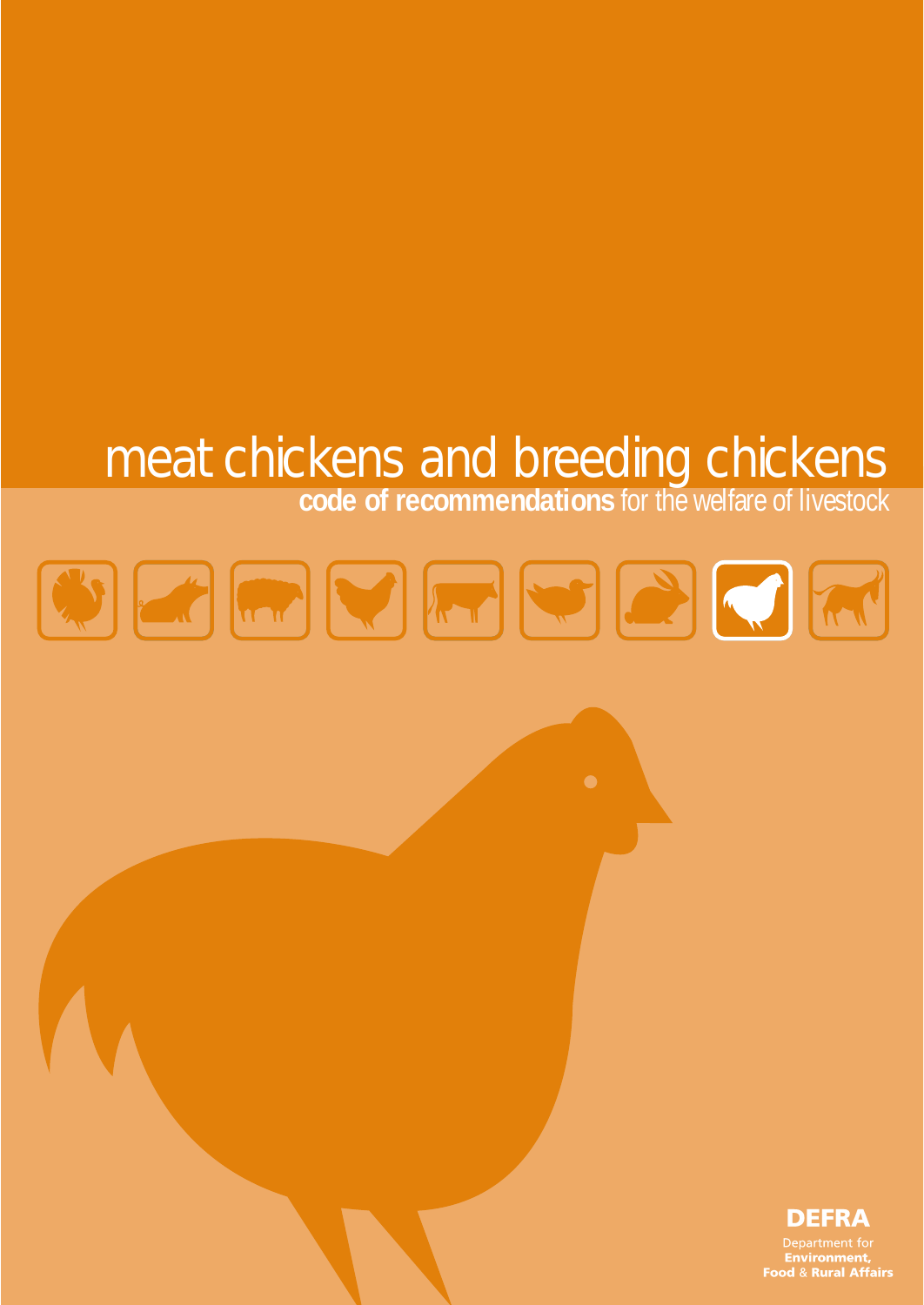# CODE OF RECOMMENDATIONS FOR THE WELFARE OF LIVESTOCK: MEAT CHICKENS AND BREEDING CHICKENS

**NOTE** 

After consultation, this Code, (which consists of paragraphs 1 to 102), has been put before **A**both Houses of Parliament for authority to issue it under Section 3 of the Agriculture (Miscellaneous Provisions) Act 1968.

This Section allows "the Ministers" to produce codes of recommendations for the welfare of livestock and to issue such codes once they have been approved in draft by both Houses of Parliament. However, the original definition of "the Ministers" (see section 50 of the 1968 Act) has been changed to reflect devolution for Scotland and Wales and the creation of the Department for Environment, Food and Rural Affairs. In England, the powers of "the Ministers" were first transferred to the Minister of Agriculture, Fisheries and Food by the Transfer of Functions (Agriculture and Food) Order 1999 (S.I. 1999/3141) and then transferred to the Secretary of State by the Ministry of Agriculture, Fisheries and Food (Dissolution) Order 2002 (S.I 2002/794).

In Scotland, the powers of "the Ministers" had previously been transferred to the Scottish Ministers by Section 53 of the Scotland Act 1998 (1998 c.46) and, in Wales, the powers of "the Ministers" had previously been transferred to the National Assembly for Wales by article 2 (a) of the National Assembly for Wales (Transfer of Functions) Order 1999 (S.I. 1999/672)).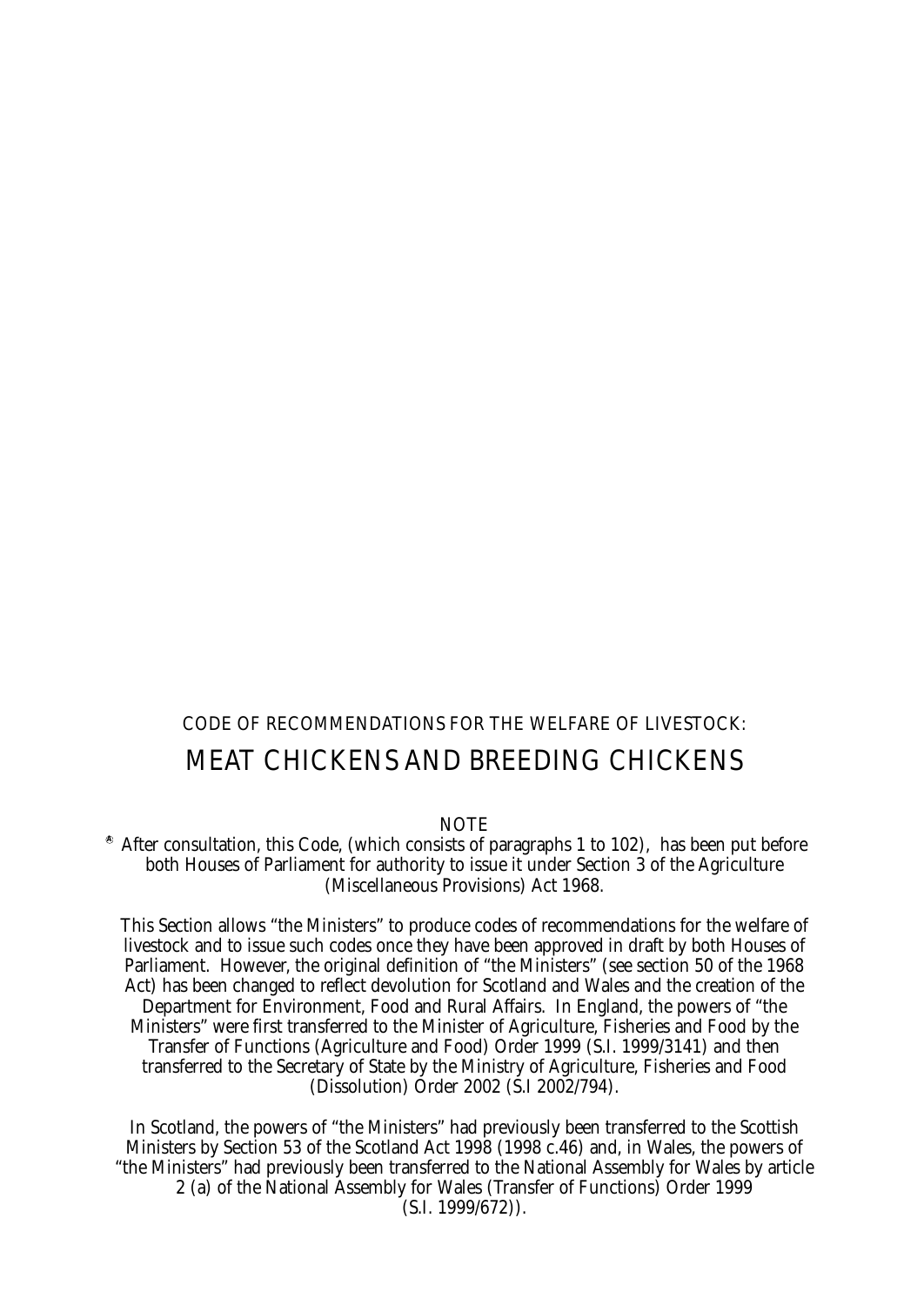| <b>CONTENTS</b>                                     | Page             | Paragraphs                                     |
|-----------------------------------------------------|------------------|------------------------------------------------|
| <b>Preface</b>                                      | $\overline{2}$   |                                                |
| <b>Introduction</b>                                 | $\overline{5}$   | $1 - 4$                                        |
| <b>Stockmanship and Staffing</b>                    | $\boldsymbol{6}$ | $5 - 10$                                       |
| <b>Feed and Water</b>                               | $\overline{7}$   | $11 - 18$                                      |
| <b>Health</b>                                       |                  |                                                |
| <b>Inspection</b><br><b>Disease Control</b>         | 8<br>9           | $19 - 24$<br>$25 - 31$                         |
| <b>Leg Health</b>                                   | 9                | $32 - 34$                                      |
| <b>Mutilations</b>                                  |                  |                                                |
| <b>General</b>                                      | 11               | 35                                             |
| <b>Beak Trimming</b>                                | 11               | 37<br>$36 -$                                   |
| <b>Dubbing</b>                                      | 11               | 38                                             |
| <b>Despurring</b>                                   | 12<br>12         | 39                                             |
| <b>Declawing</b><br><b>Toe Removal</b>              | 12               | 40<br>41                                       |
|                                                     |                  |                                                |
| <b>Buildings &amp; Accommodation</b><br>General     |                  |                                                |
| Ventilation and temperature                         | 13<br>13         | $42 - 43$<br>$\overline{44}$ - $\overline{47}$ |
| <b>Heat Stress</b>                                  | 14               | 48 - 51                                        |
| Lighting                                            | 14               | $52 - 53$                                      |
| Litter                                              | 15               | $54 - 55$                                      |
| <b>Emergency Procedures</b>                         | 15               | $56 - 58$                                      |
| <b>Stocking Density &amp;</b>                       |                  |                                                |
| <b>Freedom of Movement</b>                          | 16               | 59<br>$-64$                                    |
| <b>Automatic or Mechanical Equipment</b>            | 17               | 65<br>68<br>A.                                 |
| <b>Additional Requirements for</b>                  |                  |                                                |
| <b>Free Range Birds</b>                             | 18               | $69 - 72$                                      |
| <b>Record keeping</b>                               | 19               | 73 <sup>°</sup><br>74<br>$\omega_{\rm{eff}}$   |
| <b>Catching, Handling &amp; Transport</b>           | 20               | $75 - 83$                                      |
| <b>Additional Recommendations</b>                   |                  |                                                |
| for Breeding Chickens                               |                  |                                                |
| <b>Breeding Procedures</b><br><b>Feed and Water</b> | 22<br>22         |                                                |
| Parent breeding chickens                            | 22               | 84 - 89<br>$90 - 94$                           |
| Elite (pedigree) birds                              | 23               | $95 - 96$                                      |
| <b>Buildings &amp; accommodation</b>                | 23               | 97 - 99                                        |
| <b>Stocking density,</b>                            |                  |                                                |
| freedom of movement                                 | 23               | 100                                            |
| Catching, handling & transport                      | 23               | 101                                            |
| <b>Disposal of Surplus Chicks and</b>               |                  |                                                |
| <b>Embryos in Hatchery Waste</b>                    | 24               | 102                                            |
| <b>Appendix</b>                                     |                  |                                                |
| <b>Useful publications</b>                          | 25               |                                                |
| <b>Further information</b>                          | 25               |                                                |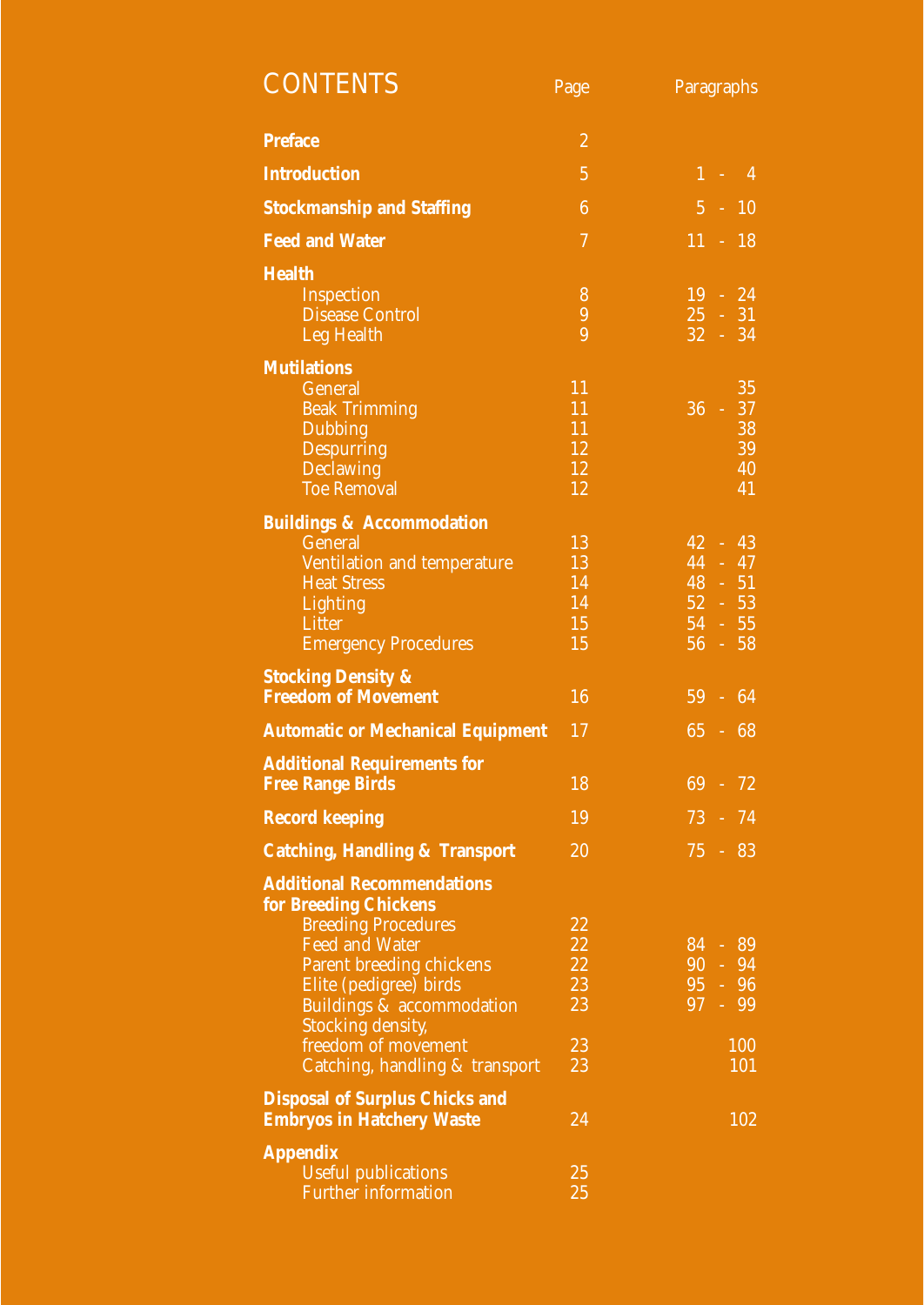# 2 preface

This preface is not part of the Code but is intended to explain its purpose and to indicate the broad considerations upon which it is based. Similarly, the legislation quoted in boxes throughout the document is not part of the Code but is intended to highlight some of the legal requirements. The law, as quoted in these boxes, is that in force on the date of publication or reprinting of the Code (please turn to the back cover for this information). Readers should be aware that any of the legal requirements quoted might be subject to change - they should seek confirmation before assuming that these are an accurate statement of the law currently in force.

Regulation 10 of the Welfare of Farmed Animals (England) Regulations 2000 (S.I. 2000 No. 1870) provides that:

Any person who employs or engages a person to attend to animals shall ensure that the person attending to the animals

- is acquainted with the provisions of all relevant statutory welfare codes relating to the animals being attended to;

- has access to a copy of those codes while he is attending to the animals; and

- has received instruction and guidance on those codes.

Any person who keeps animals, or who causes or knowingly permits animals to be kept, shall not attend to them unless he has access to all relevant statutory welfare codes relating to the animals while he is attending to them, and is acquainted with the provisions of those codes.

In Regulation 2 it states that "statutory welfare code" means a code for the time being issued under Section (Miscellaneous Provisions) Act 1968.

To cause unnecessary pain or unnecessary distress to any livestock on agricultural land is an offence under Section 1(1) of the Agriculture (Miscellaneous Provisions) Act 1968. The breach of a code provision, whilst not an offence

in itself, can nevertheless be used in evidence as tending to establish the guilt of anyone accused of causing the offence of causing unnecessary pain or distress under the Act (Section 3(4)).

Regulation 3(1) of the Welfare of Farmed Animals (England) Regulations 2000 (S.I. 2000 No.1870) states that owners and keepers of animals shall take all reasonable steps:

- to ensure the welfare of the animals under their care; and

- to ensure that the animals are not caused any unnecessary pain, suffering or injury.

Regulation 3(3) of the Welfare of Farmed Animals (England) Regulations 2000 (S.I. 2000 No. 1870) states that:

- In deciding whether the conditions under which animals are being bred or kept comply with the requirements set out in Schedule 1 of the Regulations, the owner and keeper of the animals shall have regard to their species, and to their degree of development, adaptation and domestication, and to their physiological and<br>ethological needs in accordance with needs in accordance with established experience and scientific knowledge.

Regulation 11 of the Welfare of Farmed Animals (England) Regulations 2000 (S.I. 2000 No. 1870) states that:

- Where an authorised person considers that animals are being kept in a way which is likely to cause unnecessary pain, suffering or injury, or in any other way in contravention of any provision of these Regulations, he may serve a notice on the person appearing to him to be in charge of the animals requiring that person, within the period stated in the notice, to take any action that the authorised person considers to be reasonably necessary to ensure compliance with these Regulations and the authorised person shall give his reasons for requiring that action to be taken.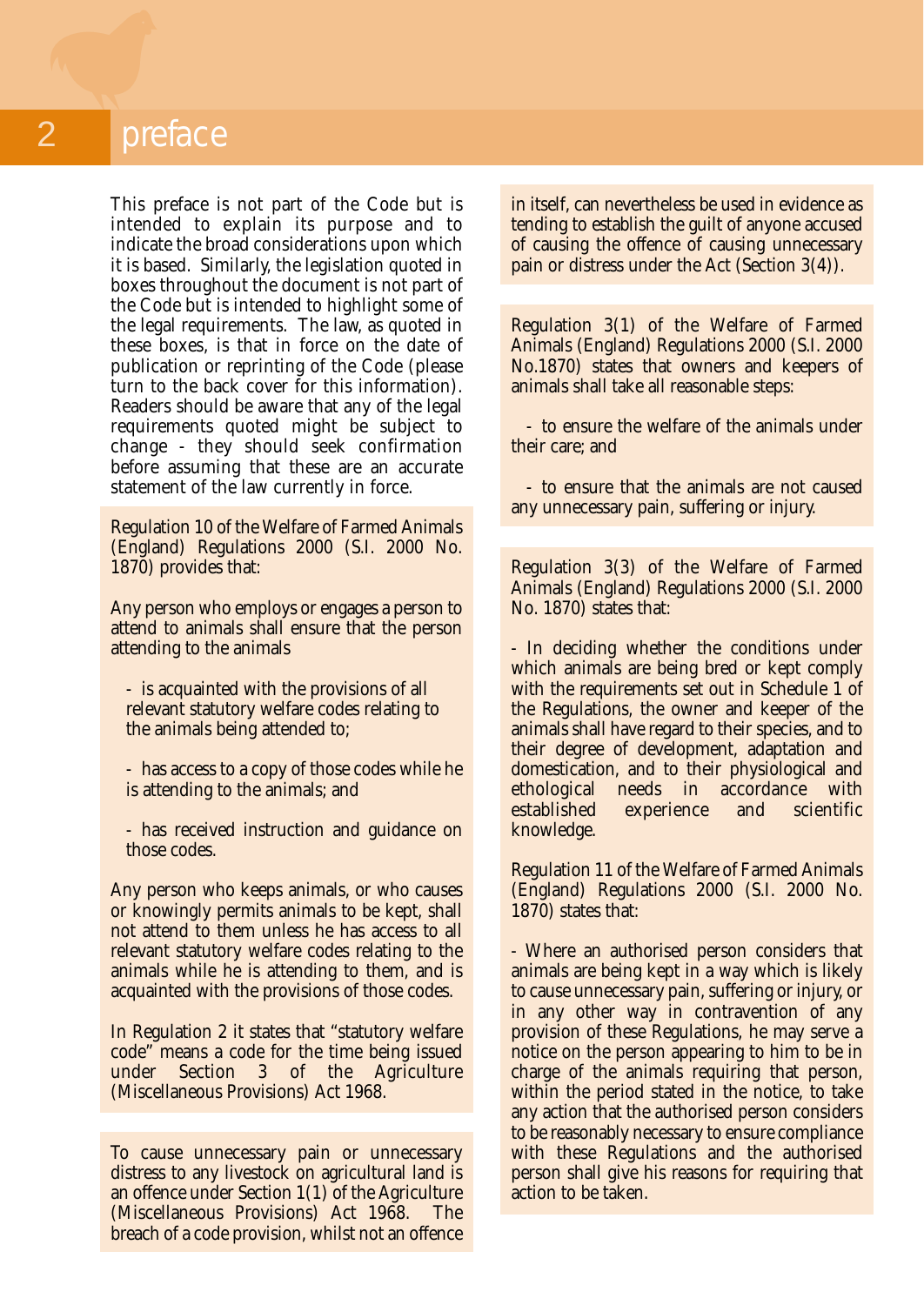Regulation 13 (2) of the Welfare of Farmed Animals (England) Regulations 2000 (S.I. 2000 No. 1870) states that:

- In any proceedings against an owner or keeper of animals for a failure to comply with Regulation 3(1) or 3(2), the owner or keeper as the case may be, may rely on his compliance with any relevant recommendation contained in a statutory welfare code as tending to establish his compliance with the relevant regulation.

The Code is intended to encourage all those who care for farm animals to adopt the highest standards of husbandry. Without good stockmanship, animal welfare can never be adequately protected. Adherence to these recommendations will help flock-keepers to reach the required standard.

The welfare of meat chickens and breeding chickens is considered within a framework, elaborated by the Farm Animal Welfare Council, and known as the 'Five Freedoms'. These form a logical basis for the assessment of welfare within any system together with the actions necessary to safeguard welfare within the constraints of an efficient livestock industry.

**The Five Freedoms are:**

1.FREEDOM FROM HUNGER AND THIRST - by ready access to fresh water and a diet to maintain full health and vigour;

#### 2.FREEDOM FROM DISCOMFORT

- by providing an appropriate environment including shelter and a comfortable resting area;

#### 3.FREEDOM FROM PAIN, INJURY OR DISEASE

- by prevention or rapid diagnosis and treatment;

#### 4.FREEDOM TO EXPRESS NORMAL BEHAVIOUR

- by providing sufficient space, proper facilities and company of the animals' own kind;

5.FREEDOM FROM FEAR AND DISTRESS - by ensuring conditions and treatment to avoid mental suffering.

In acknowledging these freedoms, those who have care of livestock should practise:-

- caring and responsible planning and management;

- skilled, knowledgeable and conscientious stockmanship;

- appropriate environmental design (for example, of the husbandry system);

- considerate handling and transport;
- humane slaughter.

The Protection of Animals Acts (the Protection of Animals Acts 1911-1988 and the Protection of Animals (Amendment) Act 2000) contain the general law relating to cruelty to animals. Broadly it is an offence (under Section 1 of the 1911 Act) to be cruel to any domestic or captive animal by anything that is done or omitted to be done.

Section 12(2) of the 1911 Act empowers a police constable to place in safe custody, animals in the charge of persons apprehended for an offence under the Act until the end of proceedings or the court orders the return of the animals. The reasonable costs involved, including any necessary veterinary treatment, are recoverable by the police from the owner upon conviction.

Under section 1 of the Protection of Animals (Amendment) Act 1954, as amended by the 1988 Act, the court has the power to disqualify a person convicted under these Acts from having custody of any animal. The ban can specify a particular kind of animal or all animals for such period as the court thinks fit.

The Protection of Animals (Amendment) Act 2000 supplements the 1911 Act by allowing a court to make an order relating to the care, disposal or slaughter of animals kept for commercial purposes that are the subject of a prosecution brought under the 1911 Act by a "prosecutor". A "prosecutor" is defined in the 2000 Act to include certain public bodies that conduct prosecutions (Crown Prosecution Service, government departments and local authorities) and any person or bodies approved by DEFRA or National Assembly for Wales. The 2000 Act then allows reasonable costs to be recovered from the owner by the "prosecutor".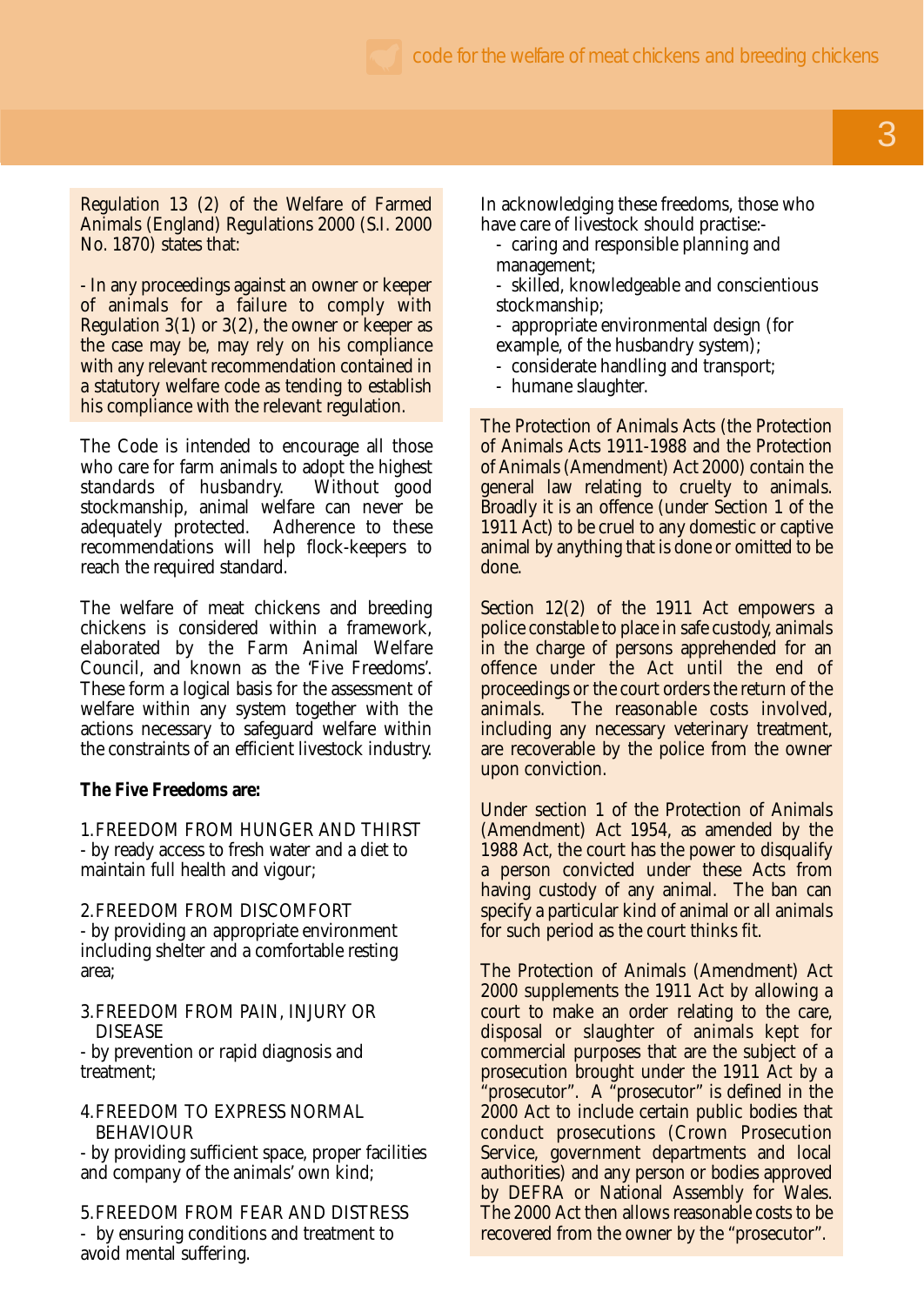This Code applies in England only and has been issued by the Secretary of State for Department of Environment, Food and Rural Affairs (following approval in draft by both Houses of<br>Parliament). It replaces (also as regards It replaces (also as regards England only) that part of the existing Domestic Fowls Code (issued in 1987), relating to the welfare of meat chickens and breeding chickens.

Similar Codes are being produced in Scotland, Wales and Northern Ireland. Until these new Codes are issued, the existing Domestic Fowls Code will continue to apply in Scotland and Wales. Separate arrangements exist in Northern Ireland.

**THIS WELFARE CODE WAS ISSUED ON 22nd July 2002**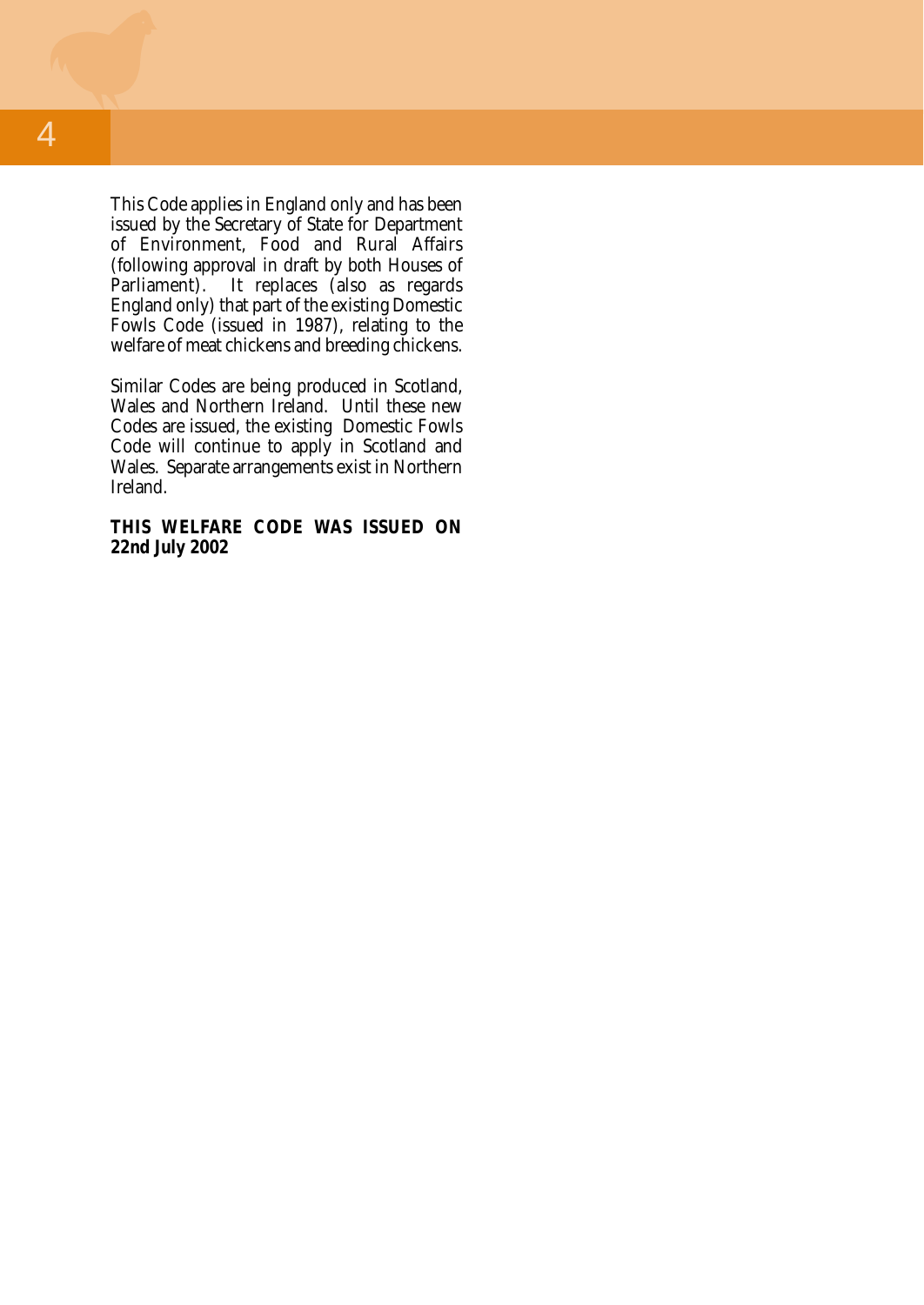# introduction

- This Code (which applies in England only) applies to all parts of the meat chicken production sector, including breeding birds and grandparent stock. For the purposes of the code, "flock-keeper" means the owner of the birds or the person responsible for looking after them. The recommendations are relevant to meat chickens and breeding chickens under all types of husbandry system. Following them will help to ensure that the welfare of the birds is safeguarded. 1
- 2 No person should operate or set up a meat chicken or breeding chicken unit unless the welfare of all the birds can be safeguarded. This can be achieved by ensuring that the buildings and equipment, and the skills and ability of the flock-keeper, are appropriate to the husbandry system and the number of birds to be kept.
- 3 The relevant animal welfare legislation applies to owners as well as any person looking after the chickens on their behalf, wherever the chickens are located. A written contract can be of value in ensuring that all parties are clear about their responsibilities in respect of welfare. However, the obligations imposed by the law will still apply.
- The strain of bird selected must be suitable for 4 the production system. In particular, care must be taken in the production of birds with extended growing periods (e.g.organic, free range) to use suitable strains and feeding regimes.

5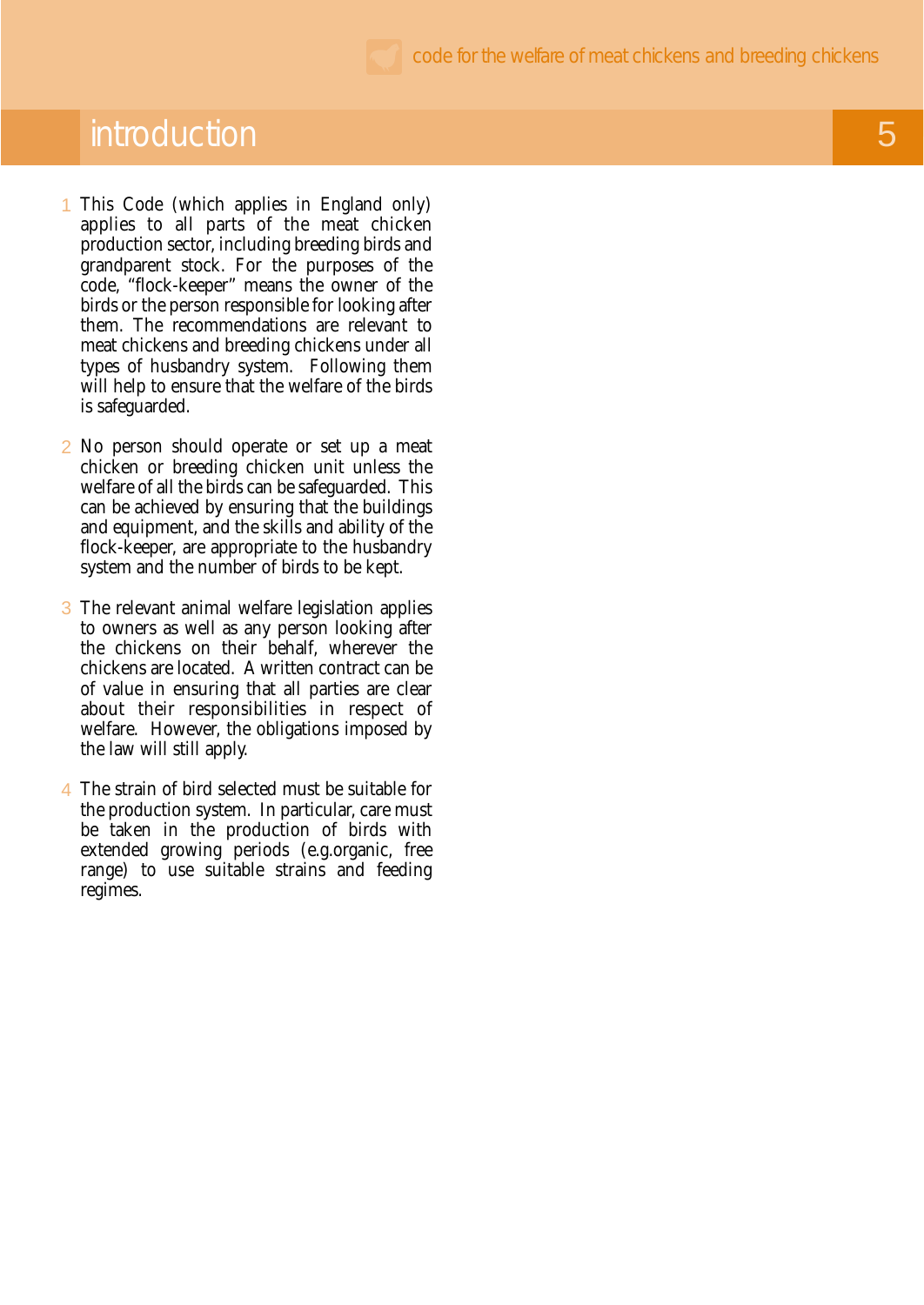Schedule 1, paragraph 1 of the Welfare of Farmed Animals (England) Regulations 2000 (S.I. 2000 No.1870) states that:

- Animals shall be cared for by a sufficient number of staff who possess the appropriate ability, knowledge and professional competence.

- 5 It is essential that sufficient well-motivated and competent personnel are employed to carry out all necessary tasks. Staff should be well managed and supervised, fully conversant with the tasks they will be required to undertake and competent in the use of any equipment.
- 6 All flock-keepers should demonstrate full understanding of the welfare needs and basic biology of the birds and have shown that they are capable of safeguarding them under all foreseeable conditions before being given responsibility for a flock. A good flock-keeper will have a compassionate and humane attitude, will be able to anticipate and avoid many potential welfare problems, and have the ability to identify those that do occur and respond to them promptly.
- Staff, including those employed by contractors, 7 should be given appropriate training. This requires the acquisition of specific stockmanship skills which may be developed on-farm, working with an experienced person, or by following a course offered by a suitable<br>training provider. Flock-keepers should Flock-keepers should demonstrate competence and understanding before they are given responsibility for the birds. Training should continue throughout the duration of employment, and suitable refresher courses should be undertaken<br>regularly. Wherever possible, the training Wherever possible, the training should be of a type which leads to formal recognition of competence.
- 8 A training plan should be implemented to ensure that those working with meat or breeding chickens recognise not only normal behaviour and good health but also signs of illness or disease or impending health problems. If specialised tasks are to be performed, for example vaccination or humane culling, then specific training should be given.

Alternatively, the services of a competent contractor using trained staff should be obtained.

- 9 Staff should establish a methodical routine in completing the range of tasks involved in keeping chickens. As part of this they should be particularly vigilant in checking that systems are operating properly and birds are behaving normally. This will enable flock-keepers to detect problems in their earliest stages and acquire a good understanding of the action to be taken if a problem is noticed. If the cause is not obvious, or if the flock-keeper's action is not effective, immediate veterinary or technical advice should be obtained.
- 10 It is essential to ensure that enough time is available within the flock-keeper's daily work routine for the birds to be properly inspected and for any remedial action to be taken. Large flocks can be managed successfully but in general the larger the size of unit, the greater the degree of skill and dedication needed to safeguard the welfare of the birds.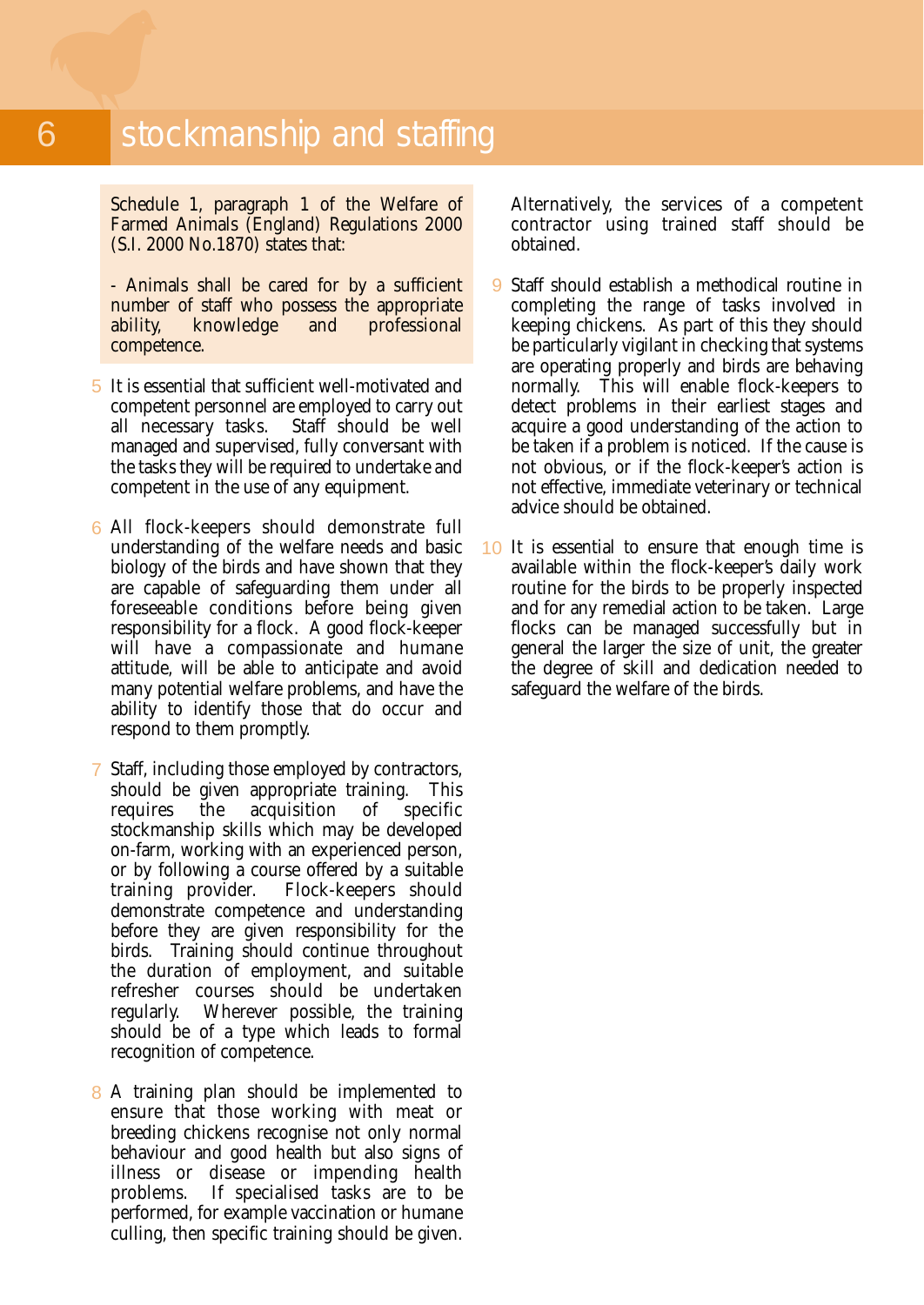# feed and water

Schedule 1, paragraphs 22-27 of the Welfare of Farmed Animals (England) Regulations 2000 (S.I. 2000 No. 1870), state that:

- Animals shall be fed a wholesome diet which is appropriate to their age and species and which is fed to them in sufficient quantity to maintain them in good health, to satisfy their nutritional needs and to promote a positive state of well-being.

- No animals shall be provided with food or liquid in a manner, nor shall such food or liquid contain any substance, which may cause them unnecessary suffering or injury.

- All animals shall have access to feed at intervals appropriate to their physiological needs (and, in any case, at least once a day) except where a veterinary surgeon acting in the exercise of his profession otherwise directs.

- All animals shall either have access to a suitable water supply and be provided with an adequate supply of fresh drinking water each day or be able to satisfy their fluid intake needs by other means.

- Feeding and watering equipment shall be designed, constructed, placed and maintained so that contamination of food and water and the harmful effects of competition between animals are minimised.

- No other substance, with the exception of those given for therapeutic or prophylactic purposes or for the purpose of zootechnical treatment shall be administered to animals unless it has been demonstrated by scientific studies of animal welfare or established experience that the effect of that substance is not detrimental to the health or welfare of the animals.

11 All birds should have daily access to feed. When introducing birds to a new environment, the flock-keeper should ensure that the birds can find feed and water.

- To prevent birds having access to stale or contaminated feed or water these should be replaced on a regular basis. Provision must be made for supplying water in freezing conditions. 12
- 13 In intensively housed systems, the maximum distance which any bird should have to travel in a house to reach feed and water should not be more than 4 metres. However, in some situations, such as some outdoor production systems, it may be necessary for the birds to travel more than 4 metres; in these situations, all birds must be adequately cared for in terms of stocking density, feeding and drinking space to allow for such movements.
- 14 Sudden changes in the type, quantity and make-up of feed should be avoided. Any changes in diet should be introduced gradually.
- 15 Compounded feeds which have been prepared for other species should be avoided as certain substances can be toxic to birds.
- 16 For meat chickens, feed should not be withheld for more than 12 hours before the birds are slaughtered or delivered to a new farm. This period of 12 hours must be an inclusive period to include the catching, loading, transport lairaging and unloading time prior to slaughter. Prior to transport, water should be provided up to the start of the loading procedure (see paragraph 88 for specific provisions for breeding chickens.)
- Water meters should be fitted to each house to 17 enable daily monitoring of water usage. Daily records of water consumption provide an early warning of potential problems and a water meter is a necessary management tool.
- 18 Daily access to water throughout the period of lighting and a sufficient number of drinkers, well distributed and correctly adjusted, should be provided.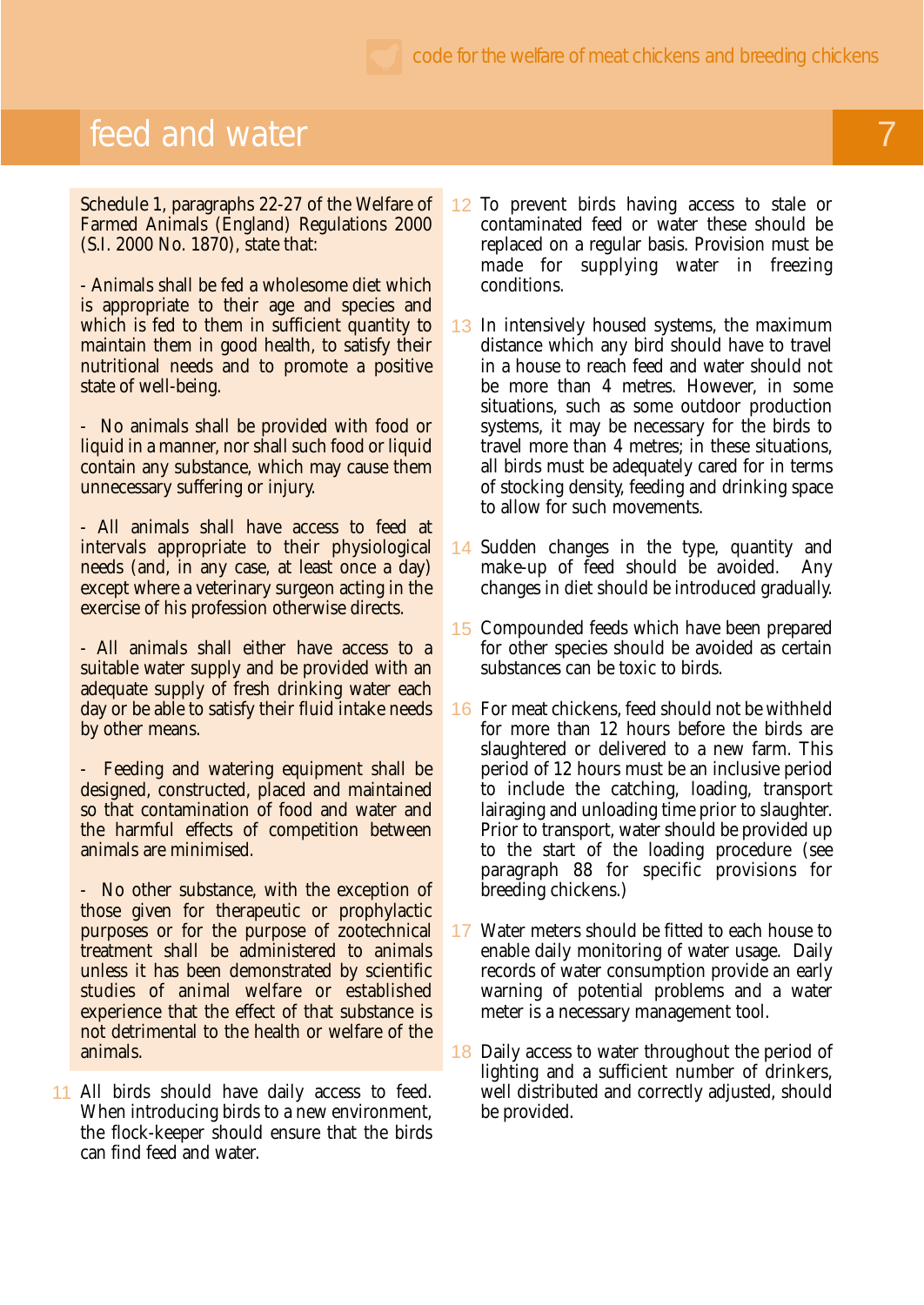# 8 health

# inspection

Schedule 1, paragraph 2 of the Welfare of Farmed Animals (England) Regulations 2000 (S.I. 2000 No. 1870) requires that:

- All animals kept in husbandry systems in which their welfare depends on frequent human attention shall be thoroughly inspected at least once a day to check that they are in a state of well-being.

- Animals kept in systems other than husbandry systems in which their welfare depends on frequent human attention shall be inspected at intervals sufficient to avoid any suffering.

Schedule 1, paragraph 3 states that:

-Where animals are kept in a building adequate lighting (whether fixed or portable) shall be available to enable them to be thoroughly inspected at any time.

- 19 In order to reduce the risk of welfare problems developing on meat chicken or breeding chicken units, it is recommended that a systematic inspection of all flocks should be undertaken at least twice each day at appropriate intervals. Young birds, in the first few days of life, should be inspected more frequently.
- 20 These health and welfare inspections may be linked with other visits to the poultry houses but each inspection should be undertaken as a separate, specific procedure.
- 21 Flock-keepers should establish in advance the best course of action to take should problems be identified and ensure that veterinary or other expert advice is available when needed.
- 22 Light levels during inspection should be sufficiently high to ensure that all birds in all parts of the house are clearly visible.
- 23 While it may not be possible to examine each bird individually during routine inspection a good indication of flock health should be gained on each occasion. Where birds are not being fed on *ad lib* diets, inspection is particularly effective at feeding time when any birds which are not fit will be slow to feed and can be identified.
- 24 In order to ensure a thorough inspection the flock-keeper should walk within 3 metres of every bird and encourage it to move, taking care not to frighten the birds with sudden, unaccustomed movement, noise or changes in light levels. The aim should be to pass close enough to the birds to see them clearly and for them to be disturbed and so move away. This should enable the identification of any individual that is sick, injured or weak. Any such birds should immediately be removed to a hospital pen and treated or humanely killed. Birds with considerable difficulty in walking, severe ascites, malformations, severe wounds or seizures should be culled immediately unless they can be treated and are likely to recover without unnecessary suffering. Dead birds should be removed without delay.

It is a general offence under the Welfare of Animals (Slaughter or Killing) Regulations 1995 (S.I. 1995 No. 731) as amended by the Welfare of Animals (Slaughter or Killing) (Amendment) Regulations 1999 (S.I. 1999 No. 400) and the Welfare of Animals (Slaughter or Killing) (England) (Amendment) Regulations 2000 ( S.I. 2000 No. 3352) to cause or permit any avoidable excitement, pain or suffering to any animal (bird) during the slaughter or killing process (Regulation 4(1)). The general offence applies in all cases, but the detailed provisions in respect of the method of slaughter or killing do not apply when an animal (bird) has to be killed immediately for emergency reasons (Regulation 13(2)).

When an animal (bird) is routinely slaughtered or killed on farm, this must be done using a permitted method. The permitted methods of killing poultry include decapitation and neck dislocation.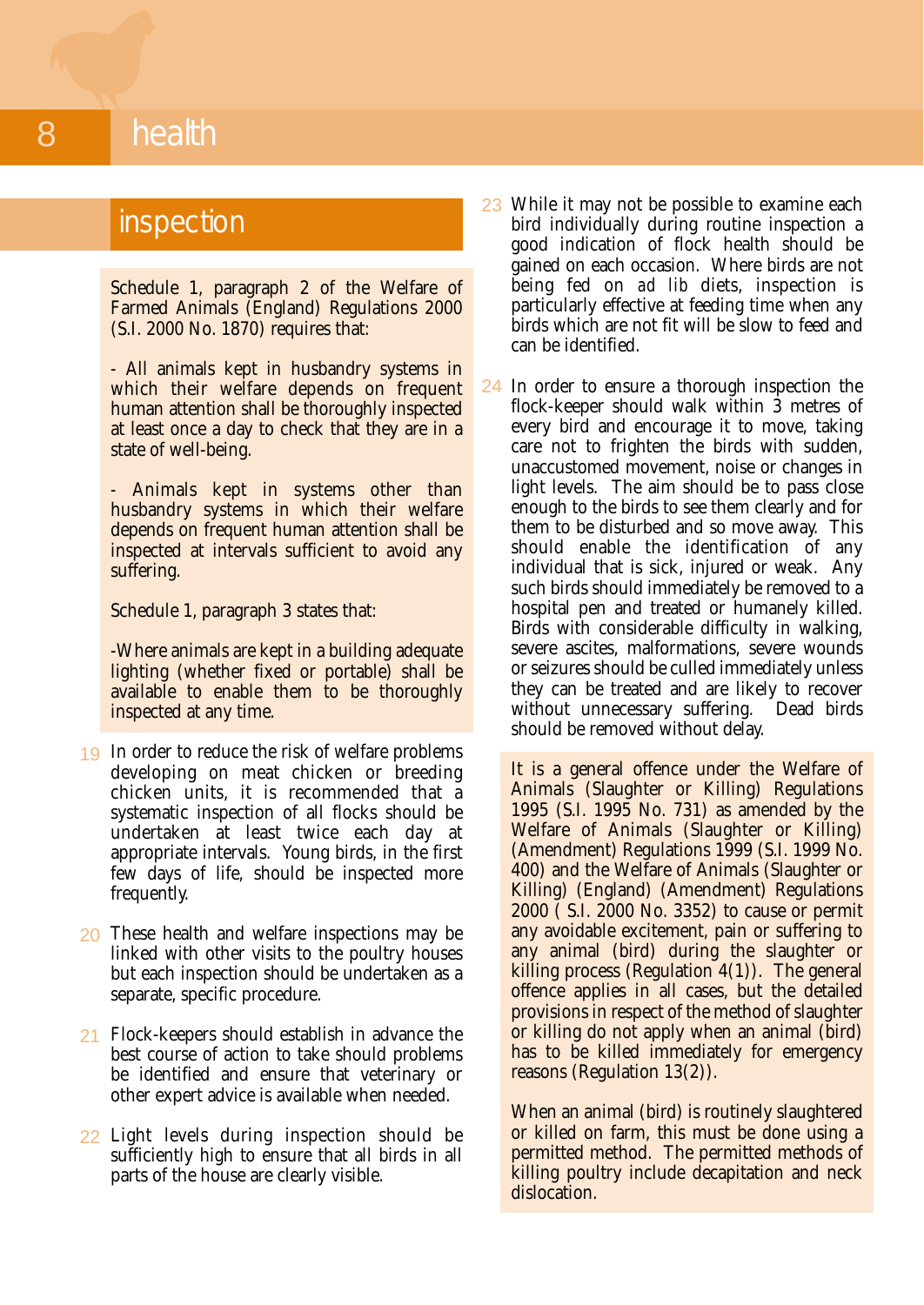Schedule 1, paragraph 5 of the Welfare of Farmed Animals (England) Regulations 2000 (S.I. 2000 No. 1870), state that any animals which appear to be ill or injured:

- shall be cared for appropriately without delay; and

- where they do not respond to such care, veterinary advice shall be obtained as soon as possible.

Schedule 1, paragraph 6 states:

- Where necessary, sick or injured animals shall be isolated in suitable accommodation with, where appropriate, dry comfortable bedding.

- 25 A health and welfare programme should be implemented for each unit which sets out health and husbandry activities covering the whole of the production cycle. It should also establish management procedures and control measures to reduce the risk of infections and injury. This will normally include an effective vaccination protocol (which should be carefully monitored to ensure efficacy) to reduce the risk of disease outbreaks. The health and welfare programme should be developed with appropriate veterinary advice, reviewed against performance and updated accordingly.
- 26 Important indications of good health are clear, bright eyes, alertness, good posture, vigorous movements if unduly disturbed, active feeding and drinking, singing and vocalisation, satisfactory egg production in the case of breeding chickens, and clean and healthy skin, shanks and feet. Any departure from the norm may indicate a problem which should be given immediate attention.
- 27 A disease challenge may first be noticed by a change in water consumption, a reluctance to eat, changes in litter quality or in the general behaviour of the flock. It is good management

**disease control** practice to keep daily records of water<br>consumption and where possible, feed intake. Veterinary attention should be sought at an early stage in any outbreak of disease so that the cause can be determined and appropriate action taken.

- 28 Measures to control diseases caused by external parasites should be taken by using the appropriate parasiticides. It is particularly important to take measures to prevent the establishment of red mite infestation in breeding chicken flocks; these measures must not cause harm to the birds.
- 29 Should the flock-keeper decide that there is a good chance of a sick bird recovering, it should be isolated in a hospital pen, providing it is able to eat, drink and stand unassisted. Birds should be examined frequently throughout the day. However, if a bird is suffering and cannot be treated or if it fails to show significant improvement within 24 hours of being placed in the hospital pen it should be humanely killed without delay.
- 30 All those in contact with birds should practice strict hygiene and disinfection procedures. Where possible the site should be managed so that all houses are empty simultaneously to facilitate effective cleaning, disinfection and disinfestation. An " all in – all out" approach with periods when there are no birds on site will also act to provide a disease break.
- When houses are emptied and cleaned, old 31 litter should be removed from the site before restocking so as to reduce the risk of the carry over of disease.

## leg health

32 Flock-keepers should monitor all birds for signs of lameness, leg weakness or abnormal gait on a daily basis. Any bird which is unable to move about freely and find feed and water must be humanely killed as soon as it is detected unless it can be treated and is likely to recover without unnecessary suffering.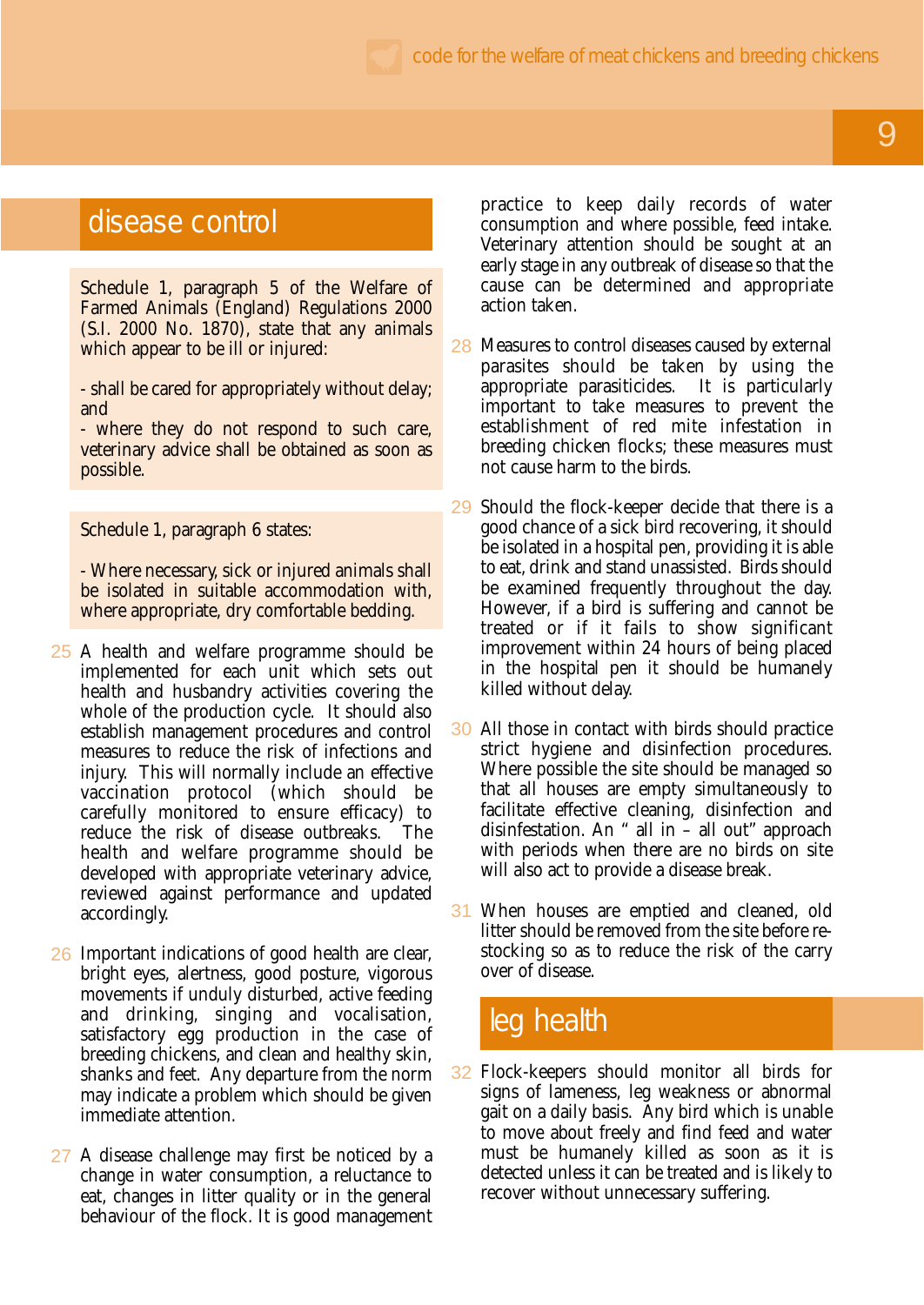- 33 Management measures should be taken to prevent lameness, having regard to previous experience on the farm and recognised best practice. The strain and source of chicks, stocking density, lighting patterns, feed composition and feeding routine and litter management should all be considered. Lameness is often caused by a bone or joint infection so effective prevention and control of viral and bacterial disease is essential. If a lameness problem develops, management and husbandry practices must immediately be altered as appropriate in order to rectify the problem. Encouraging activity will help prevent the occurrence of leg problems.
- 34 Chickens can suffer from lameness due to infections acquired in the parent flock or hatchery. It is believed that 60% of lameness cases result from infectious causes. High standards of biosecurity and hygiene in the parent flock, in the handling of the eggs, at the hatchery and in subsequent handling and transport of the chicks should be maintained. Husbandry measures should be designed to minimise floor eggs and heavily soiled eggs should not be set as hatching eggs.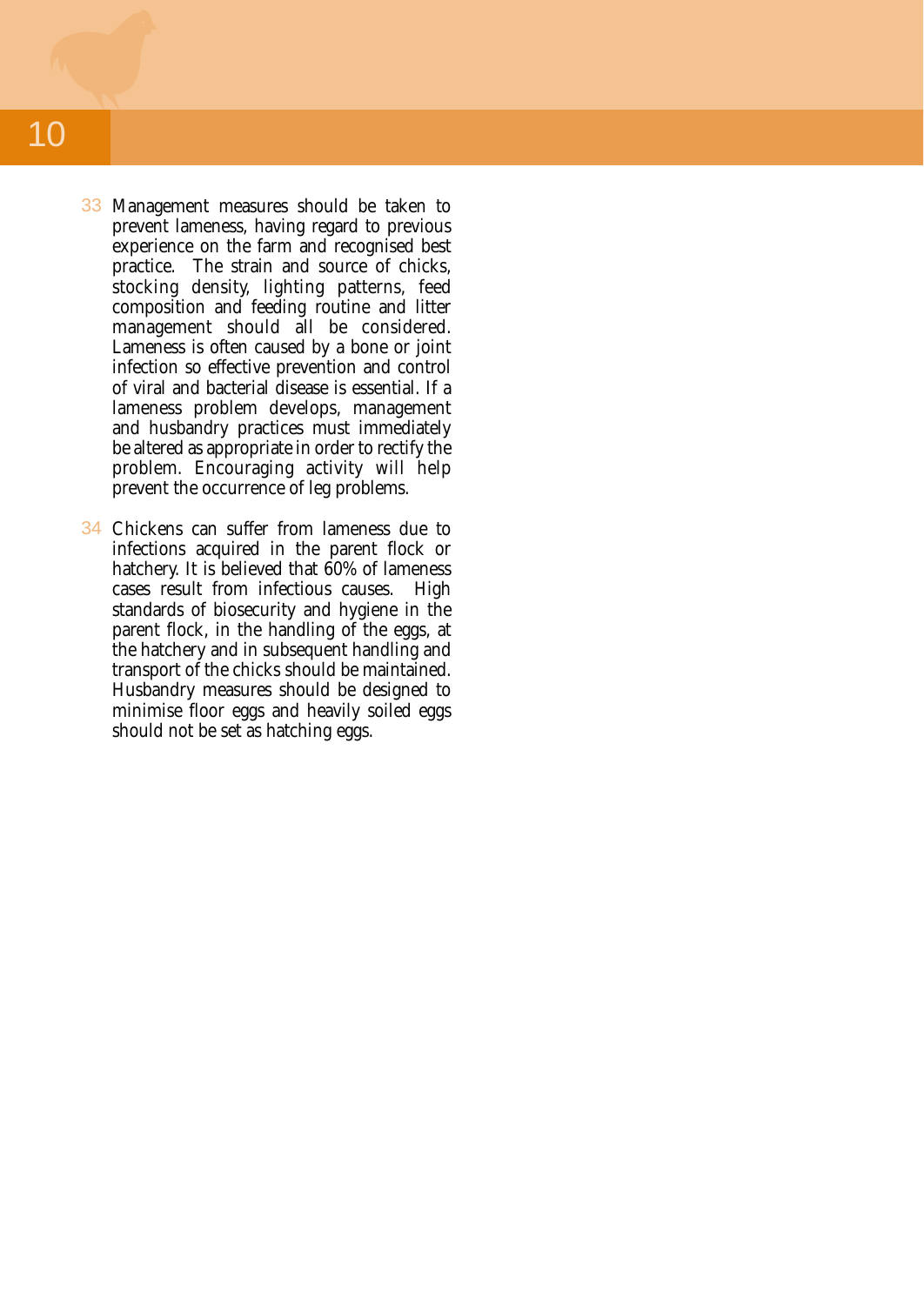# mutilations and the contract of the contract of the contract of the contract of the contract of the contract of the contract of the contract of the contract of the contract of the contract of the contract of the contract o

#### general

#### Prohibited operations

The following are prohibited by law:

- *De-winging, pinioning, notching or tendon severing,* which involve mutilation of wing tissues. When it is necessary to reduce the effects of flightiness, the flight feathers of one wing may be clipped.
- *The use of blinkers which pierce the nasal septum.* Other forms of device fitted to bird's heads (such as spectacles, contact lenses and nasal bits) may also cause welfare problems and should not be used.
- *Surgical castration and devoicing.*

The Welfare of Livestock (Prohibited Operations) Regulations 1982 (SI 1982 No 1884) prohibit the fitting of blinkers to poultry by a method involving mutilation of the nasal septum, operations on birds (other than feather clipping) to impede their flight and the devoicing or surgical castration of male birds.

35 Mutilations can cause considerable pain and therefore constitute a major welfare insult to farm animals. They are undesirable in principle and should only be carried out where necessary to avoid a worse welfare problem. Producers should consider carefully the necessity of performing any mutilation. Where deemed necessary, mutilations should be carried out humanely, in accordance with the law and by trained, competent staff. High standards of hygiene are essential.

# beak trimming

When not carried out by a veterinary surgeon beak-trimming must be carried out in accordance with the Veterinary Surgery (Exemptions) Order 1962 (SI 1962 No 2557) i.e.: The operation of beak-trimming (sometimes known as debeaking) means the

removal from a bird by means of a suitable instrument of

(i) not more than a one-third part of its beak, measured from the tip towards the entrance of the nostrils, if carried out as a single operation; or

(ii) not more than a one-third part of its upper beak only, measured in the same way; and the arrest of any subsequent haemorrhage from the beak by cauterisation.

- Beak trimming of birds reared for meat should not be necessary because they are normally slaughtered before reaching sexual maturity. Beak trimming of breeding chickens should be avoided if at all possible, and used only if veterinary advice is that the procedure is essential to prevent worse welfare problems of injurious feather pecking and cannibalism. Consideration should be given to environmental enrichment as a means of avoiding the necessity to beak trim; possible methods of environmental enrichment include the provision of straw bales or brassicas or scattering of whole grain. 36
- It is unnecessary to beak trim female breeding chicks and only the tip of the beak should be removed from male breeding chicks. This is best done at 5 to 10 days of age in order to allow the chicks to establish eating and pecking behaviours before the operation takes place. Beak trimming of older birds should only be carried out when advised by a veterinary surgeon. 37

## dubbing

The Veterinary Surgeons Act 1966 (Schedule 3 Amendment Order 1988 (SI 1988 No 526) permits only a veterinary surgeon to remove the combs or to cut the toes of a domestic fowl which has reached the age of 72 hours. On birds younger than 72 hours the operations may be carried out by unqualified persons (those over 18 years of age) using a suitable instrument. The removal of the dependent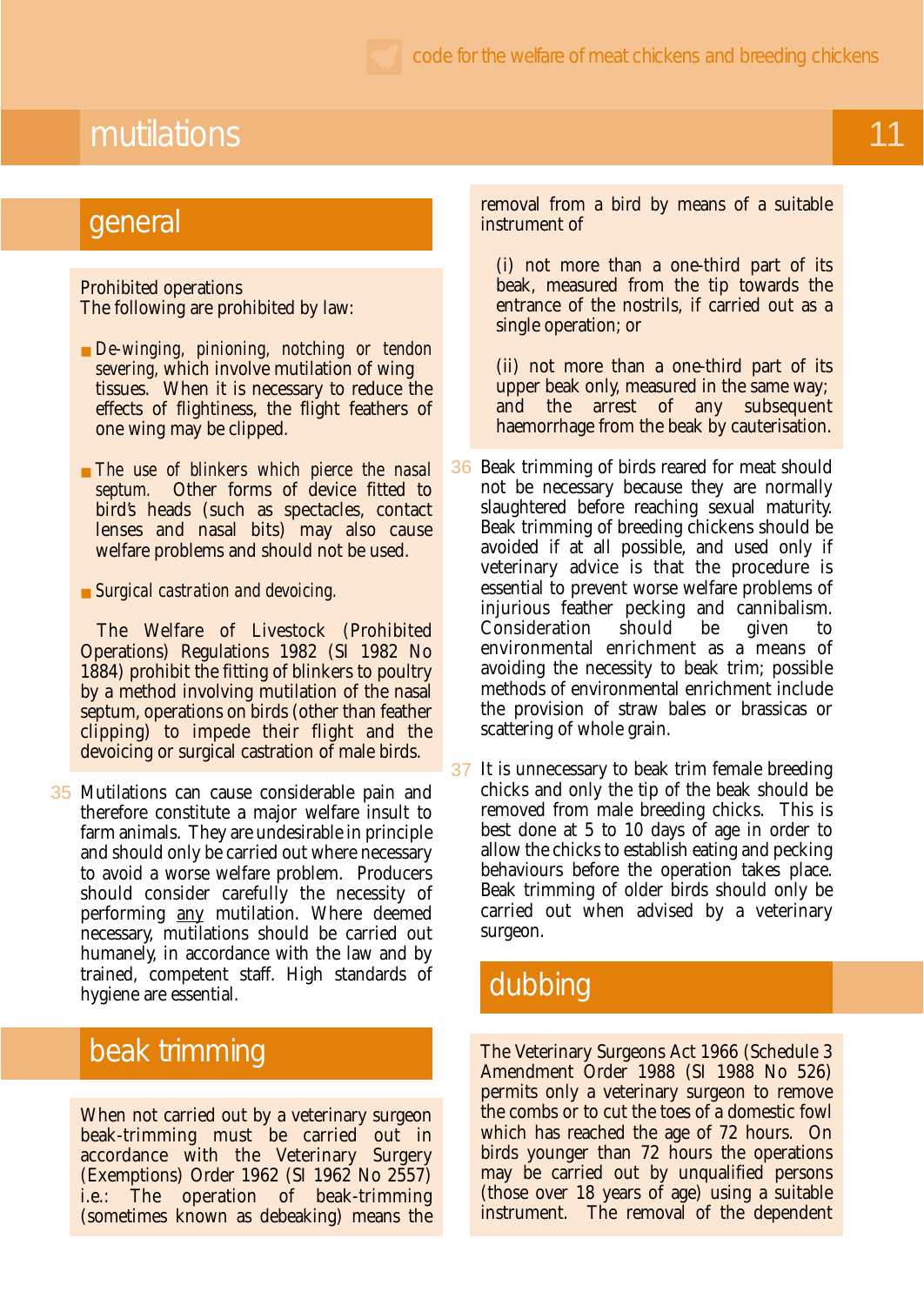portion of a bird's wattles may also be removed by unqualified persons, using a suitable instrument.

38 The removal of all, or part, of the male comb is known as dubbing. Removal of the comb offers few, if any, welfare advantages in comparison with the disturbance and pain likely to be caused and should be avoided. Where the operation occurs, it is usually performed when the chicks are one day old using sharp scissors<br>and should only be undertaken by undertaken appropriately trained personnel. Once chicks are over 72 hours old, the procedure must only be carried out by a veterinary surgeon: this is a requirement of law.

# despurring

39 This is the removal, at day-old, of the spur bud on the back of the male's leg using a heated wire. If the spur grows to be very pronounced it may cause damage to females during mating. Selection of breeding male stock with the genotype of short, blunt spurs should be encouraged, so that routine despurring should not be necessary.

# declawing

40 Some parts of the industry remove the dew and pivot claw from the feet of breeding males to prevent damage to females during natural mating. The procedure is usually carried out at day-old and must be carried out by a trained, competent person. It is more common to remove only the dew claws as these cause significantly more damage than the pivot claws. The removal of the pivot claw has little justification in welfare terms and should be avoided.

#### toe removal

41 This mutilation is controlled by law (see box following paragraph 37). Toe removal (cutting) for purposes of identification is an unnecessary mutilation and should be avoided. Instead alternative methods of identification should be used that do not adversely affect the chicks' welfare.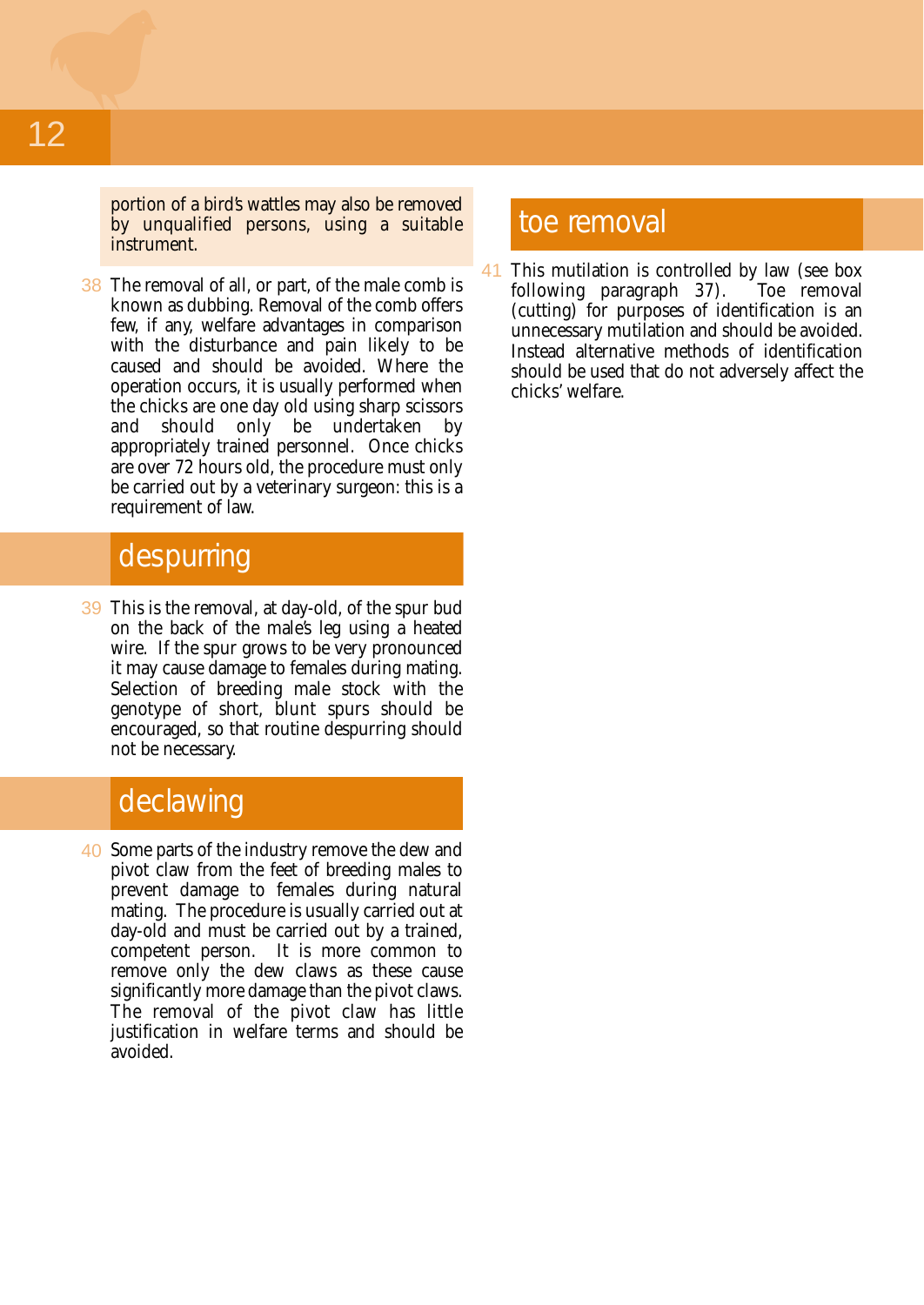# buildings and accommodation 13

Schedule 1, paragraphs 11 and 12 of the Welfare of Farmed Animals (England) Regulations 2000 (S.I. 2000 No.1870), state that:

- Materials used for the construction of accommodation, and, in particular for the construction of pens, cages, stalls and equipment with which the animals may come into contact, shall not be harmful to them and shall be capable of being thoroughly cleaned and disinfected.

- Accommodation and fittings for securing animals shall be constructed and maintained so that there are no sharp edges or protrusions likely to cause injury to them.

## general

- 42 Advice on welfare aspects should be sought from qualified advisers before any new buildings are constructed or existing buildings modified. It is important to ensure that the design of housing and equipment is suitable for<br>the intended use. The incorporation of The incorporation of facilities for raising drinkers and feeders to aid access for handling equipment should be considered. Consideration should also be given to the incorporation of weighing, handling and loading facilities.
- 43 Flock-keepers should take measures to protect birds from predators, rodents and other animals. Further advice on the control of vermin can be found in the DEFRA Code of Practice for the Prevention of Rodent Infestations in Poultry Flocks see Appendix 1.

# ventilation and temperature

Schedule 1, paragraph 13 of the Welfare of Farmed Animals (England) Regulations 2000 (S.I. 2000 No.1870) states that:

- Air circulation, dust levels, temperature, relative air humidity and gas concentrations shall be kept within limits which are not harmful to the animals.

Ventilation rates and house conditions should at all times be adequate to provide sufficient fresh air for the birds and keep the litter dry and friable. Air quality, including dust level and concentrations of carbon dioxide, carbon monoxide and ammonia, should be controlled and kept within limits where the welfare of the birds is not negatively affected. In particular, the concentration of ammonia should not exceed 20ppm of air measured at bird height level. 44

- 45 Extremes of temperature should be avoided. Maximum and minimum temperatures should be monitored and recorded daily to assist management. Birds should be protected from cold draughts. Efforts should be made to ensure that the ventilation systems do not result in large differences in air speed across the house.
- Chicks should be placed in the brooding area when they arrive in the house and their behaviour monitored carefully. Young chicks are particularly susceptible to extremes of temperature and an even distribution of the chicks in the house will indicate that they are comfortable. After 4-5 weeks birds can tolerate a fairly wide range of temperatures but every effort should be made to avoid creating conditions which will lead to chilling, huddling and subsequent smothering. 46
- 47 Birds on restricted feed are more susceptible to low temperatures but less so to high temperatures. If the temperature is allowed to fall there may be a need to increase feed or provide heaters.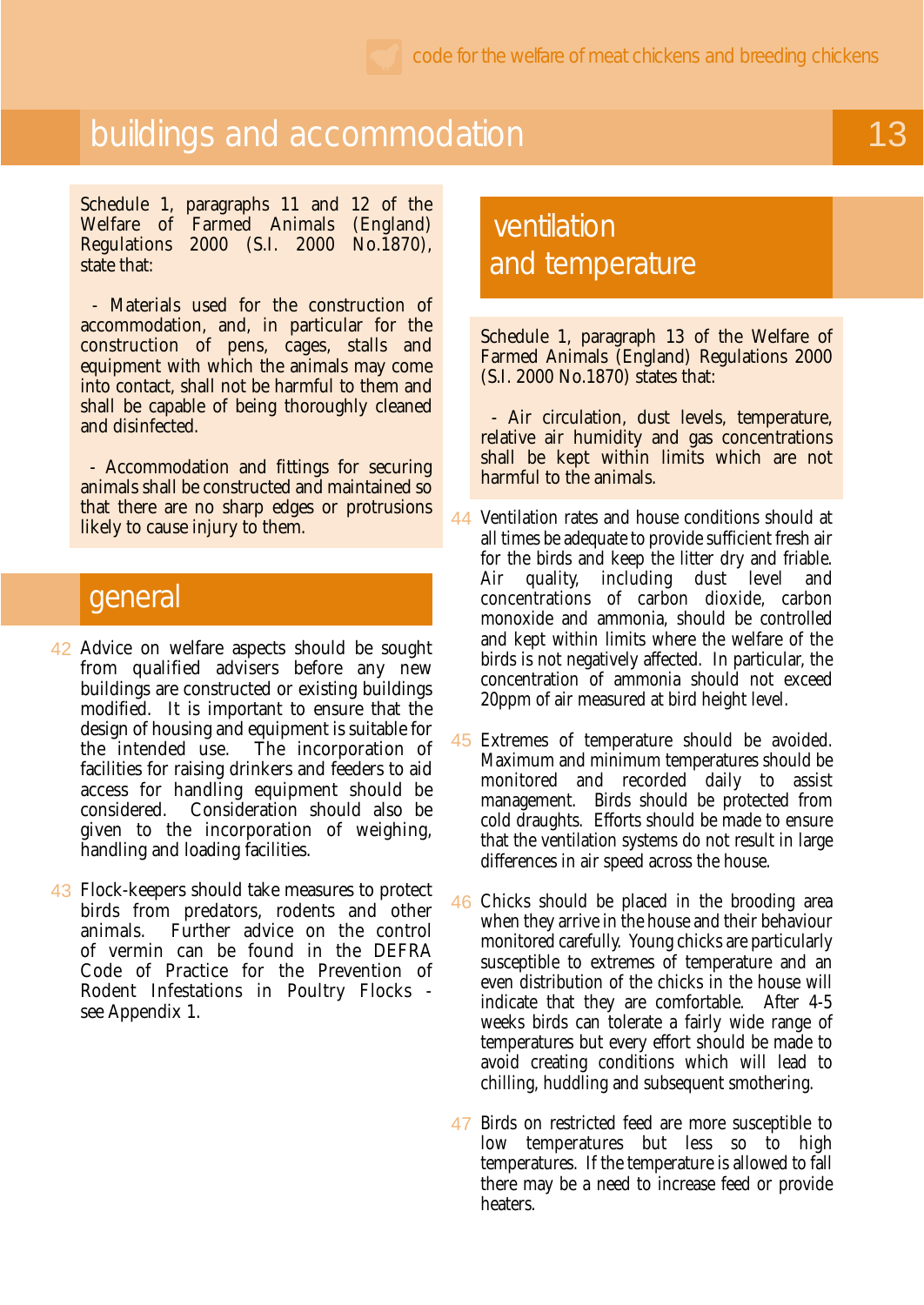## heat stress lighting

- 48 Birds should not be exposed to strong, direct sunlight or hot, humid conditions long enough to cause heat stress as indicated by prolonged panting. Housing affects the birds' ability to maintain their normal body temperature but under any management system ambient temperatures high enough to cause prolonged panting may occur, particularly when humidity is relatively high. All accommodation should therefore be designed so that its ventilation is adequate to protect the birds from overheating under any weather conditions that can reasonably be foreseen. Attention should be paid to air throughput and distribution, especially at bird level.
- Flock-keepers should plan ahead to avoid heat 49 stress. During the summer months consideration should be given to reducing stocking density at the time of ordering or placing day-old chicks. If suffering or mortality occurs, the onus will be on the person responsible for the birds to demonstrate that the measures taken were appropriate for the design of the building, its locality and the predictable maximum temperature/humidity at the time.
- 50 During hot and humid conditions, the birds should be checked frequently, but not disturbed unduly.
- 51 Steps should be taken to minimise the potential for heat stress by increasing ventilation and air speed at bird level. Portable back-up fans should be available. The air temperature within a building may be reduced by improved insulation, hosing the roof and the correct use of evaporative cooling of incoming air. The heat output of the birds may be reduced by lowering stocking density or changing the feeding patterns. Advice about management measures to prevent heat stress is given in a DEFRA booklet – " Heat Stress in Poultry" - see Appendix 1.

Schedule 1, paragraphs 14-16 of the Welfare of Farmed Animals (England) Regulations 2000 (S.I.2000 No.1870), state that:

- Animals kept in buildings shall not be kept in permanent darkness.

- Where the natural light available in a building is insufficient to meet the physiological and ethological needs of any animals being kept in it then appropriate artificial lighting shall be provided.

- Animals kept in buildings shall not be kept without an appropriate period of rest from artificial lighting.

- 52 Chickens should be housed at light levels which allow them to see clearly and which stimulate activity. This should be provided by lighting systems designed, maintained and operated to give a minimum light level of 10 lux at bird eye height. Illumination of the house to at least 20 lux will further encourage activity. Houses should have a uniform level of light. If a behavioural problem such as cannibalism occurs, it may be necessary to dim the lights for a few days.
- 53 Meat chickens which do not have access to daylight should be given at least 8 hours of artificial lighting each day. It is important for bird welfare to provide them with a period of darkness (not less than 30 minutes) in each 24 hour cycle. This ensures the birds become used to total darkness and helps to prevent panic in the event of a power failure. Longer periods of darkness can reduce mortality and improve leg health.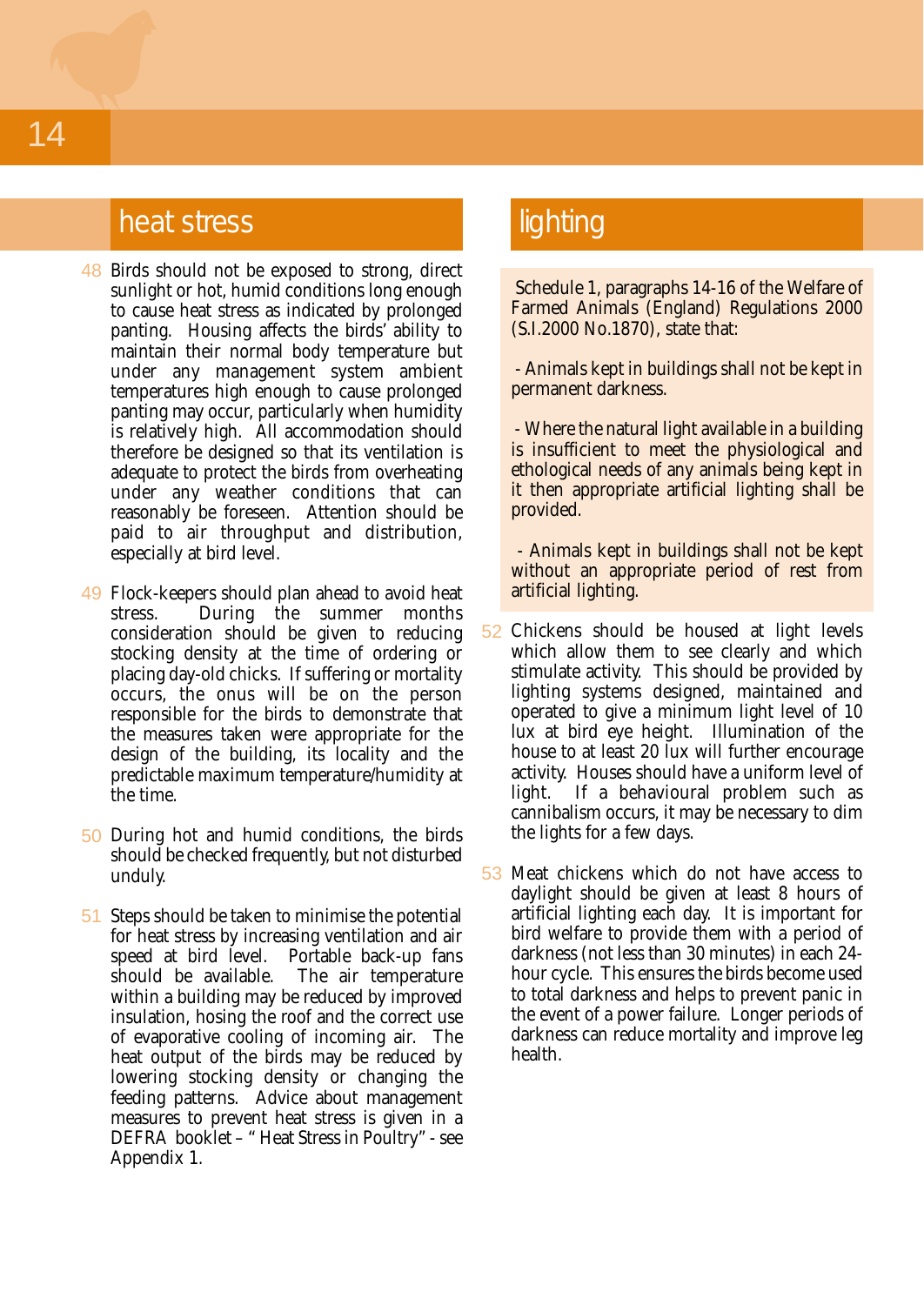# 15

Schedule 3 of the Welfare of Farmed Animals (England) Amendment Regulations 2002 (S.I. 2002 No.1646) states that:

- Where any poultry other than those kept in the systems referred to in Schedules 3A, 3B and 3C are kept in a building, they shall be kept on or have access at all times to, well maintained litter or to a well-drained area for resting.

- 54 Meat chickens and breeding chickens spend their lives in contact with litter and their health and welfare are linked to its quality. Conditions such as pododermatitis, hock burn, foot pad lesions and breast blisters are consequences of poor litter quality. Well-designed equipment and high standards of management are important if good litter quality is to be maintained. The ventilation capacity should be sufficient to avoid overheating and to remove excess moisture. The feed composition should be well balanced to avoid problems with wet or sticky droppings.
- 55 Litter should be kept loose and friable and measures should be taken to minimise the risk of mould and mite infestation. It should be inspected frequently for signs of deterioration and appropriate action should be taken to rectify any problem. Mouldy litter should not be used. Litter should also be inspected to ensure it does not become excessively wet or dry. A water system which minimises water spillage should be used, such as water nipples with drip cups positioned at an appropriate height for all birds. Nipple drinkers without cups may be used if they are well managed and the water pressure is checked frequently. Advice on litter management is given in a<br>DEFRA booklet - "Poultry Litter DEFRA booklet – " Poultry Litter Management" - see Appendix 1 - and flockkeepers should familiarise themselves with this advice.

# litter energies and the state of the emergency procedures

- 56 Farmers should make advance plans for dealing with emergencies such as fire, flood, power or equipment failure, or disruption of supplies, and should ensure that all staff are familiar with the appropriate emergency action. At least one responsible member of the staff should always be available to take the necessary steps. Fire precautions should be a major priority for all flock- keepers. Where buildings need to be locked, arrangements shall be made to allow rapid entry in case of emergency.
- Flock-keepers should have access to and be familiar with the content of the DEFRA booklet "Farm Fires" – see Appendix 1. Expert advice on all fire precautions can be obtained from fire prevention officers of local fire brigades and from the Fire Prevention Association. 57
- 58 Contingency arrangements should be made to ensure that adequate supplies of water and suitable feed can be made available in<br>emergencies. Efforts should be made to Efforts should be made to minimise the risk of drinking water freezing.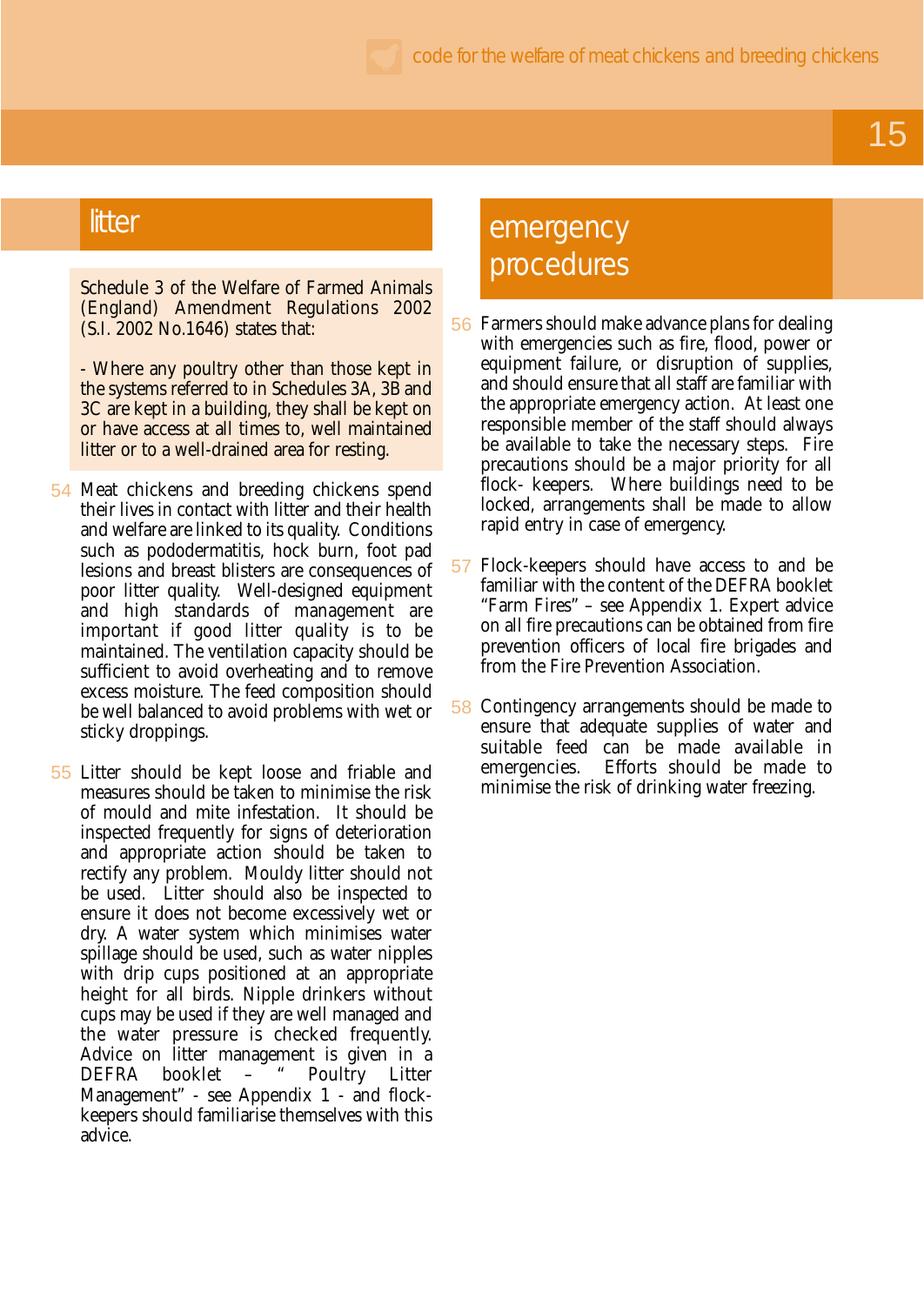# 16 Stocking density and freedom of movement

Schedule 1, paragraph 9 of the Welfare of Farmed Animals (England) Regulations 2000 (S.I. 2000 No.1870) states that:

- The freedom of movement of animals, having regard to their species and in accordance with established experience and scientific knowledge, shall not be restricted in such a way as to cause them unnecessary suffering or injury.

Schedule 1, paragraph 10 states that:

- Where animals are continuously or regularly confined, they shall be given the space appropriate to their physiological and<br>ethological needs in accordance with ethological needs in accordance with<br>established experience and scientific experience knowledge.

- 59 The maximum stocking density for chickens kept to produce meat for the table should be 34 kg/m<sup>2</sup>, which should not be exceeded at any time during the growing period. This stocking density is satisfactory for chickens reared to the usual slaughter weights (1.8 - 3.0 kg) but it should be reduced for birds being reared to significantly lower slaughter weights.
- 60 However, a variety of factors need to be taken into account when setting and monitoring stocking densities in chicken houses at levels which promote good welfare. The observance of any particular stocking density is important but cannot, by itself, ensure the welfare of the birds. There is a close relationship between stockmanship, environmental control and stocking density. Birds will be maintained in good condition only if the balance is right and the onus is on the producer to demonstrate that welfare is not compromised, whatever the stocking density.
- 61 Irrespective of the type of system, all chickens should have sufficient freedom of movement to be able, without difficulty, to stand normally, turn around and stretch their wings. They should also have sufficient space to be able to sit without interference from other birds.
- 62 Stocking density should be reduced and specialist advice taken if problems occur, in particular excessive heat or humidity due to inadequate ventilation and poor litter quality. If disease or environmental problems arise in a particular building or system, reducing the stocking density in subsequent flocks may lessen the likelihood of recurrence.
- 63 A notice indicating the internal floor area available to the birds should be clearly and permanently displayed at the entrance of each house. This, along with other recorded information (see record keeping, paragraph 73), will facilitate calculation of the stocking density.
- 64 Deliberately placing a high number of chicks and routinely "thinning" should be avoided as this causes unnecessary distress to the birds and may result in stocking densities that are too high.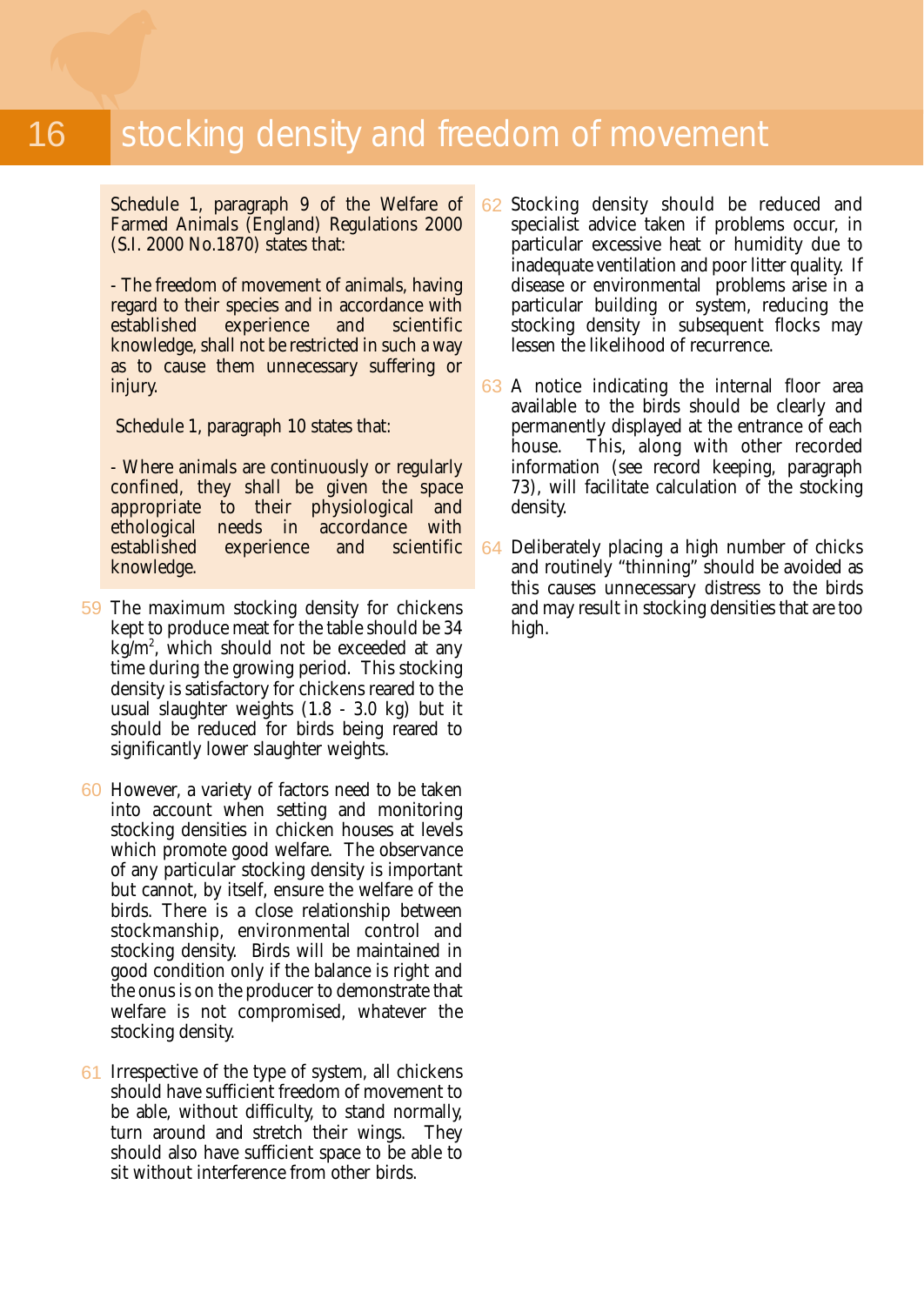# automatic or mechanical equipment

Schedule 1, paragraph 18 of the Welfare of Farmed Animals (England) Regulations 2000 (S.I. 2000 No. 1870) states that:

- All automated or mechanical equipment essential for the health and well-being of the animals shall be inspected at least once a day to check that there is no defect in it.

Schedule 1, paragraph 19 states that:

- Where defects in automated or mechanical equipment of the type referred to in paragraph 18 are discovered, these shall be rectified immediately, or if this is impossible, appropriate steps shall be taken to safeguard the health and well-being of the animals pending the rectification of such defects including the use of alternative methods of feeding and watering and methods of providing and maintaining a satisfactory environment.

On artificial ventilation systems, Schedule 1, paragraph 20 states that where the health and well-being of the animals is dependent on an artificial ventilation system:

(a) provision shall be made for an appropriate back-up system to guarantee sufficient air renewal to preserve the health and well-being of the animals in the event of failure of the system, and

(b) an alarm system (which will operate even if the principal electricity supply to it has failed) shall be provided to give warning of any failure of the system.

Schedule 1, paragraph 21 states that:

- The back-up system referred to in paragraph (a) shall be thoroughly inspected and the alarm system referred to in paragraph 20(b) of Schedule 1 shall be tested at least once every seven days in order to check that there is no defect in the system and, if any defect is found (whether when the system is being inspected or tested in accordance with this paragraph or at any other time) it shall be rectified immediately.

- 65 All equipment and services, including feed hoppers, feed chain and delivery systems, drinkers, ventilating fans, heating and lighting units, fire extinguishers and alarm systems, should be cleaned and inspected regularly and kept in good working order.
- 66 Ventilation, heating, lighting, feeding, watering and all other equipment or electrical installation should be designed, sited and installed so as to avoid risk of injuring the birds.
- 67 All equipment should be constructed and maintained in such a way as to avoid subjecting the birds to excessive noise.
- 68 All automated equipment upon which the birds' welfare is dependent, must incorporate a fail safe and/or standby device and an alarm system to warn the flockkeeper of failure. Defects should be rectified immediately or other measures taken to safeguard the health and welfare of the birds. Alternative ways of feeding and of maintaining a satisfactory environment should therefore be ready for use.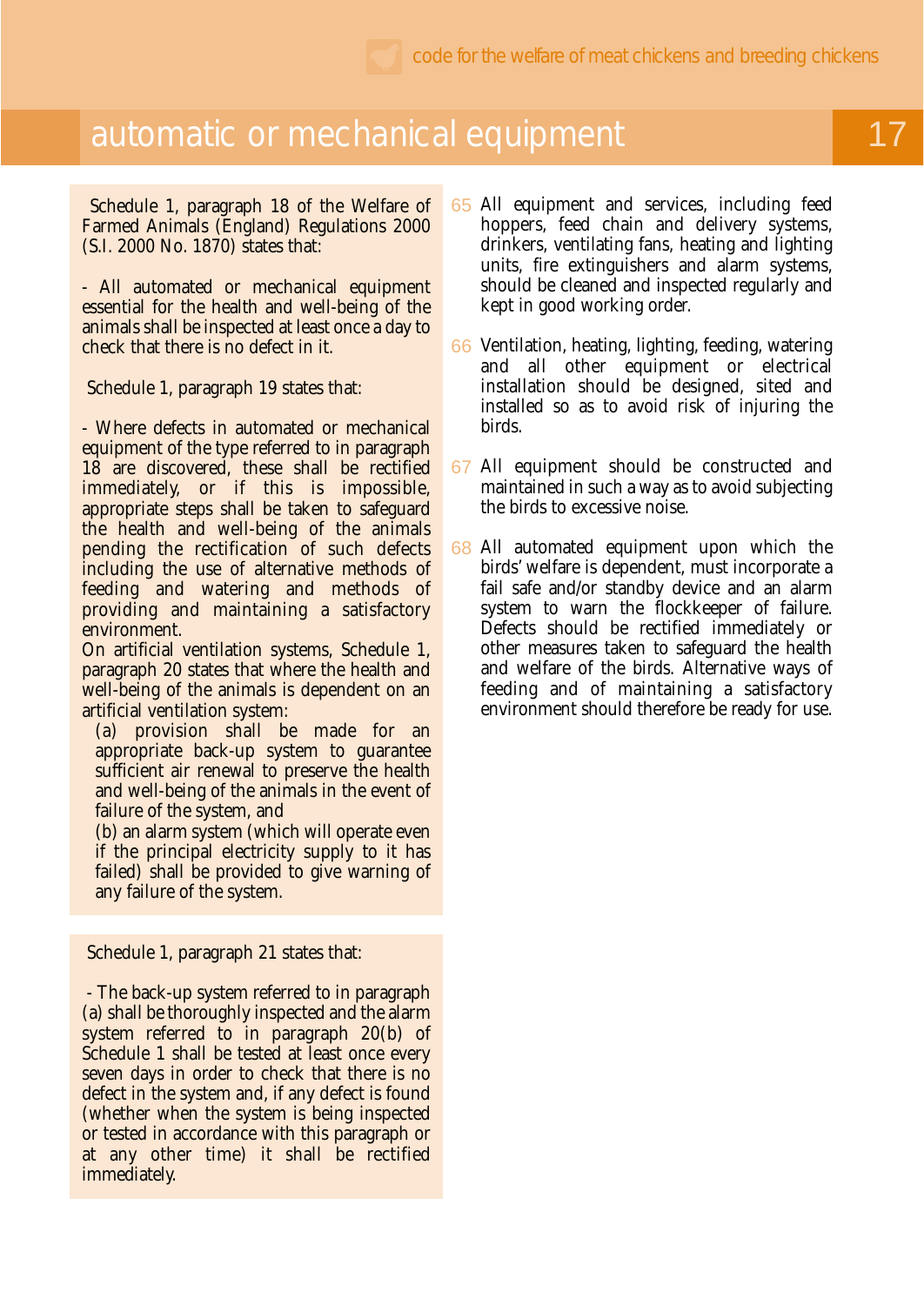Schedule 1, paragraph 17 of the Welfare of Farmed Animals (England) Regulations 2000 (S.I. 2000, No.1870) states that:

- Animals not kept in buildings shall, where necessary and possible, be given protection from adverse weather conditions, predators and risks to their health and shall, at all times, have access to a well drained lying area.

You should also refer to EU Marketing Standards for Poultrymeat, Commission Regulation (EEC) No 1538/91 (as amended), regarding stocking densities, feed requirements, access to the range and minimum age at slaughter.

- 69 Land on which range birds are kept for prolonged periods may become 'fowl sick', i.e. contaminated with organisms which cause or carry disease to an extent which could seriously prejudice the health of the birds on the land. Land should be frequently monitored for worm burden. The time taken for land to become fowl sick depends on the type of land and stocking density. Appropriate measures should be taken to prevent fowl sickness or to provide a new ranging area by moving the housing (in the case of portable units) or to rotating the ranging area outside fixed buildings.
- 70 Sufficient housing should be available to the birds at all times and it may be necessary to exclude birds from the range in bad weather if there is a clear danger that their welfare will be compromised.
- Birds should be encouraged to use the outdoor area by provision of adequate suitable, properly managed vegetation ,a fresh supply of water and overhead cover, all sufficiently far from the house to encourage the birds to range. 71
- 72 Factors such as soil type, drainage and size of colony and frequency of flock rotation are very important in deciding the number of birds that a particular area can carry. Heavy, poorly drained soil can carry fewer birds than land which is light and well drained.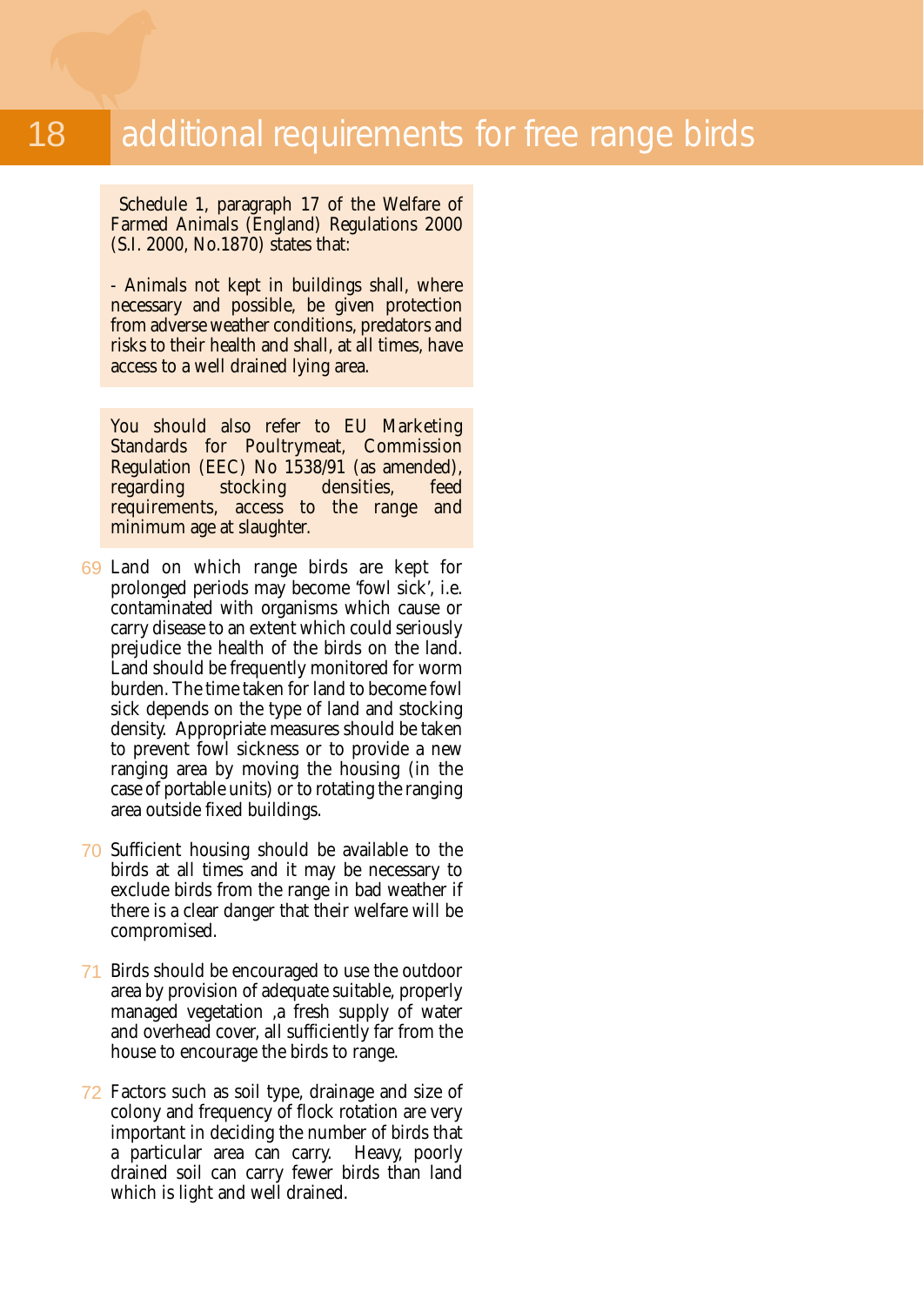# record keeping

Schedule 1, paragraph 7 of the Welfare of Farmed Animals (England) Regulations 2000 (S.I. 2000 No. 1870) states that a record shall be maintained of:

- any medicinal treatment given to animals, and

- the number of mortalities found on each inspection of animals carried out in accordance with the provisions in Schedule 1, paragraph 2.

Schedule 1, paragraph 8 states that the record referred to in paragraph 7 shall be retained for a period of at least three years from the date on which the medical treatment was given, or the date of the inspection, as the case may be, and shall be made available to an authorised person when carrying out an inspection or when otherwise requested by such person.

- 73 Records are an essential aid to management and those kept should include:-
	- The number and sex of chicks placed.
	- Daily mortality and the number and average weight of birds removed for slaughter or when thinning the flock to reduce stocking density.
	- Number of culls with reason for cull to be recorded (leg culls to be specifically identified).
	- Where possible, feed consumed (daily and cumulative).
	- Body weight in relation to expected growth rates.
	- The internal floor area of the house.
	- Daily water consumption (water meters should be fitted in each house).
	- Testing and maintenance of automatic equipment, including alarms, fail safes, fire extinguishers and stand-by generators.<br>
	• Daily maximum and minimum
	- maximum temperature.
	- The lighting regime intensity and duration.
	- Dates of cleaning/disinfection and bacterial counts between placements.
	- Veterinary consultation, date and outcome.
	- Medicine and vaccine administration records.

Additionally, for the purposes of salmonella control, the breeding sector must keep certain records under the Poultry Breeding Flocks and Hatcheries Order 1993. Full details of the records to be kept can be found in the DEFRA booklet – "A Guide to the Poultry Breeding Flocks and Hatcheries Order 1993". These records will compliment those detailed above and aid flock management. 74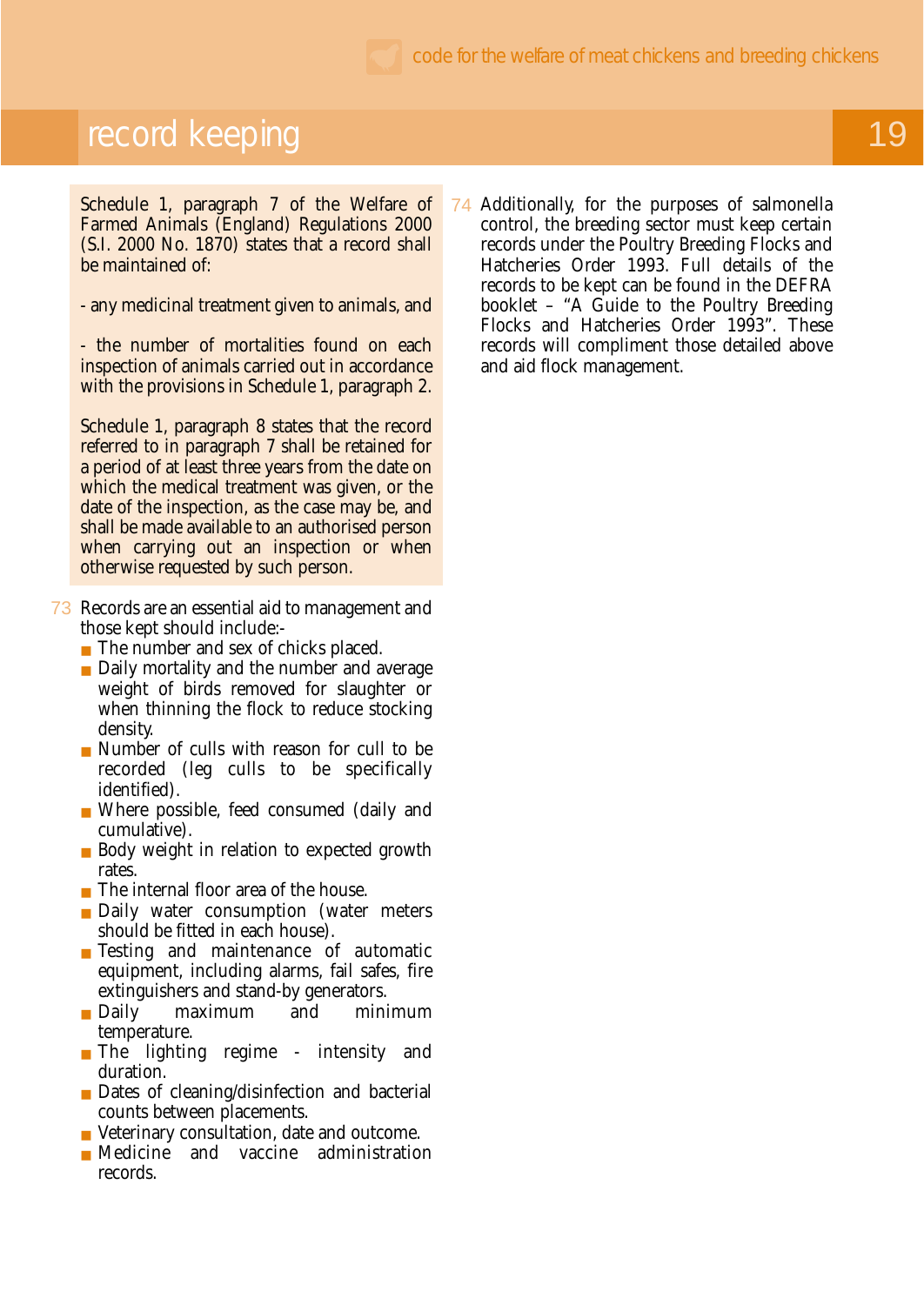# 20 catching, handling and transport

The Welfare of Animals (Transport) Order 1997 (S.I. 1997 No 1480) covers the transport of all vertebrate animals, including birds. Among other requirements;

- Article 4 states that no person shall transport any animal in a way which causes or is likely to cause injury or unnecessary suffering to that animal.

- Article 6 states that no person shall transport any animal unless: -

(a) it is fit for its intended journey, and

(b) suitable provision has been made for its care during the journey and on arrival at the place of destination.

For these purposes an animal shall not be considered fit for its intended journey if it is ill, injured, infirm or fatigued, unless it is only slightly ill, infirm or fatigued and the intended journey is not likely to cause it unnecessary suffering.

- Article 10(1) requires that any person transporting animals shall ensure that the animals are transported without delay to their place of destination.

- Article 10(2) requires that in the case of animals transported in a receptacle, any person in charge of animals shall ensure that they are not caused injury or unnecessary suffering while they are in the receptacle either waiting to be loaded on to the means of transport or after they have been unloaded.

- Schedule 3 (Part I) requires that means of transport and receptacles shall be constructed, maintained, operated and positioned to provide adequate ventilation and air space. Receptacles in which animals are carried shall be constructed and maintained so that they allow for appropriate inspection and care of the animals. Receptacles in which animals are carried shall be of such a size as to protect the animals from injury or unnecessary suffering during transport. Receptacles in which birds are transported shall be constructed and maintained so that they prevent any protrusion of the heads, legs or wings from them.

- 75 The catching and handling of birds without causing them injury or stress requires skill. It should only be undertaken by competent persons, i.e. those who have been appropriately trained to the task. Responsibility for the management of the operation should be clearly allocated.
- 76 High standards must be applied irrespective of the potential economic value of the birds. Surplus birds or birds at the end of lay awaiting disposal should be treated as humanely as those intended for retention or sale.
- 77 Panic among the birds and subsequent injury should be avoided. Catching should take place in low or blue light to minimise fear responses. Catching and handling should be carried out quietly and confidently exercising care to avoid unnecessary struggling which could bruise or otherwise injure the birds.
- 78 Unless they are caught and carried around the body (using both hands to hold the wings against the body), birds should be caught and carried by both legs. No catcher should carry by the legs more than three chickens (or two adult breeding birds) in each hand. Birds must not be carried by the wings or by the neck.
- 79 One possible way of avoiding the potential for damage to the birds is to collect the birds mechanically; only devices proven to be humane should be considered for use in gathering birds.
- 80 The distance birds have to be carried should be minimised by taking the crates and containers into the house. Density in the crates should be adjusted according to weather conditions and size of bird. It is important to ensure that once birds are loaded in the container they are not exposed to extremes of temperature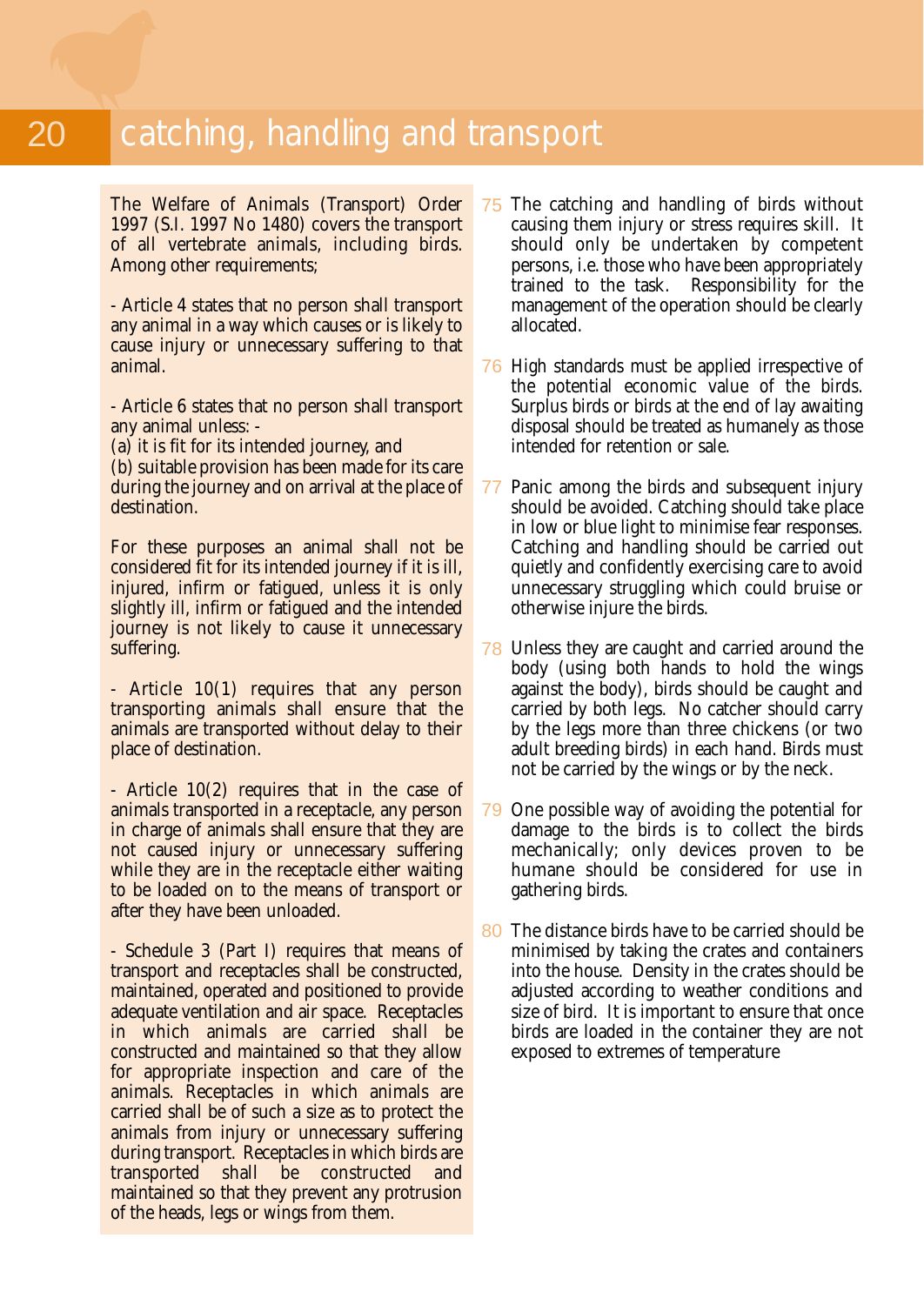- 81 Crates or containers should be suitable for the purpose of transporting birds and allow them easily to be put in, conveyed and taken out without injury. They should in particular be protected from rain and road spray which greatly increases the effect of wind chill, although effective ventilation must be maintained.
- 82 Journeys should be carefully planned so that birds are not left on the vehicle for long periods either at the start of the journey or at their destination. The provision of adequate ventilation and protection from adverse weather and extremes of temperature are essential during loading and transport.
- 83 Measures should be taken to ensure efficient removal of excess heat and water vapour. It is important to make use of the natural airflow patterns around a moving vehicle to optimise conditions for the birds during transport. However, when a vehicle is stationary for any length of time, mechanical ventilation may be necessary to maintain acceptable levels of temperature and humidity. When this is the case it is more effective to extract air from the vehicle than to blow air into it.

Schedule 3 (Part II) of the Welfare of Animals (Slaughter or Killing) Regulations 1995 (S.I. 1995 No. 731) as amended by the Welfare of Animals (Slaughter or Killing) (Amendment) Regulations 1999 (S.I. 1999 No. 400) and the Welfare of Animals (Slaughter or Killing) (England) (Amendment) Regulations 2000 (S.I. 2000 No. 3352) requires that animals (including birds) are unloaded as soon as possible after arrival at a slaughterhouse. After unloading, animals must be protected from adverse weather conditions and be provided with adequate ventilation. In addition, if any animal has been subjected to high temperatures in humid weather, it must be cooled by appropriate means.

21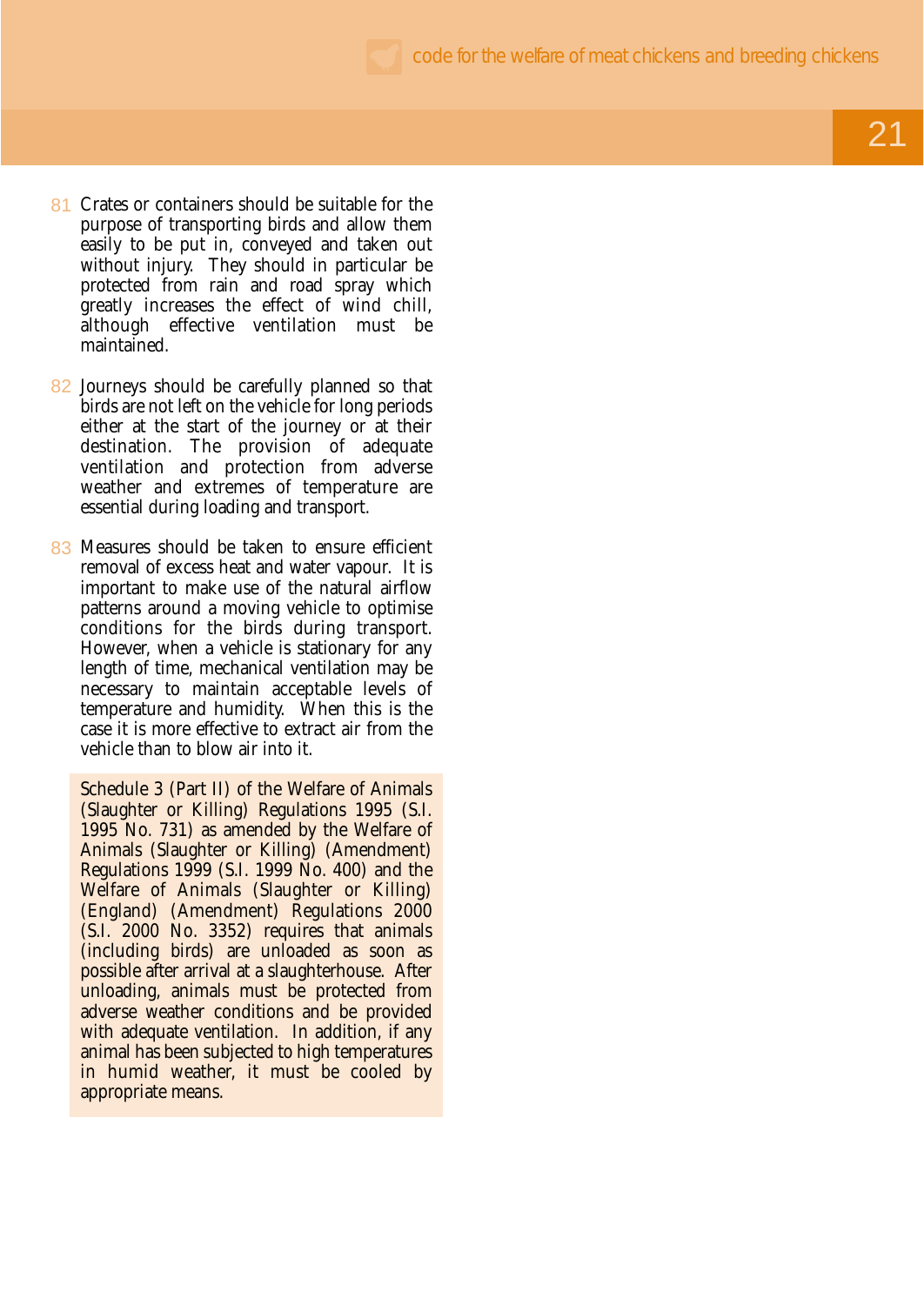# breeding procedures

Schedule 1, paragraph 28 of the Welfare of Farmed Animals (England) Regulations 2000 (S.I. 2000 No. 1870), requires that:

- Subject to sub- paragraph (2) (below), natural or artificial breeding or breeding procedures which cause, or are likely to cause, suffering or injury to any of the animals concerned shall not be practised.

- Sub-paragraph 1 shall not preclude the use of natural or artificial breeding procedures that are likely to cause minimal or momentary suffering or injury or that might necessitate interventions which would not cause lasting injury.

Schedule 1, paragraph 29 states that:

No animals shall be kept for farming purposes unless they can reasonably be expected, on the basis of their genotype or phenotype, that they can be kept without detrimental effect on their health or welfare.

# feed and water

- 84 Breeding birds have been selected over several generations for their genetic potential for large appetites, fast growth and high fertility. Consequently, their husbandry requirements demand committed and competent stockmanship and a high standard of housing and equipment. Control of the environment is essential.
- 85 As in many aspects of husbandry, to promote optimum welfare the amount of feed offered to breeding chickens is a fine balance between offering too much feed (because birds fed to demand would become obese, fail to survive through the laying period and breeding would be severely impaired) and causing suffering due to hunger and starvation. The weight of present evidence is that the overall welfare of the bird is better if feed is restricted. However it is particularly important that the effects on the individual bird are carefully monitored by skilled staff.
- 86 Feeding equipment should be capable of delivering small quantities rapidly, accurately and evenly to

all birds in the house and the amount of trough space allocated should allow access to feed for all birds intended to be fed.

In no circumstances should breeding birds be induced to moult by withholding feed and water. Withholding feed and/or water is unlawful (see box following paragraph 10). Paragraphs 11, 14, and 18 of this code apply at all times, including when moulting is induced. 87

- 88 Birds should not be fed on the day of transportation as they travel more comfortably with an empty crop. Increased feed should be given to breeding birds on the day before travel and water should be made available up to the time of catching.
- 89 For breeding birds, it may be necessary to manage the supply of water in relation to the feeding system and programme to reduce excessive drinking and to maintain litter quality. When access to water is time limited it is vital that there is generous provision of drinkers with adequate flow to enable all birds to drink without undue competition when the water supply is turned back on.

# parent breeding chickens

- 90 During the first 6 weeks of life feed levels should be adequate to ensure good skeletal development. The level of feed intake throughout rearing should be managed to achieve a steady growth, not less than 7% week-on-week, and the desired weight and condition at point-of-lay.
- Feed should be offered to the birds at least daily throughout the production cycle with the exception of the day before depopulation, when a more generous allocation should be fed in anticipation of fasting the birds before slaughter. Skip a day regimes are not acceptable (they are also unlawful, see box following paragraph 10). 91
- 92 In addition to routine daily checks, the body weight and condition of the birds should be systematically monitored and recorded on a weekly basis. Prompt, appropriate adjustments should be made to feed allocation according to what is found.
- 93 As the amount of feed offered to the birds is so small its nutritional quality must be carefully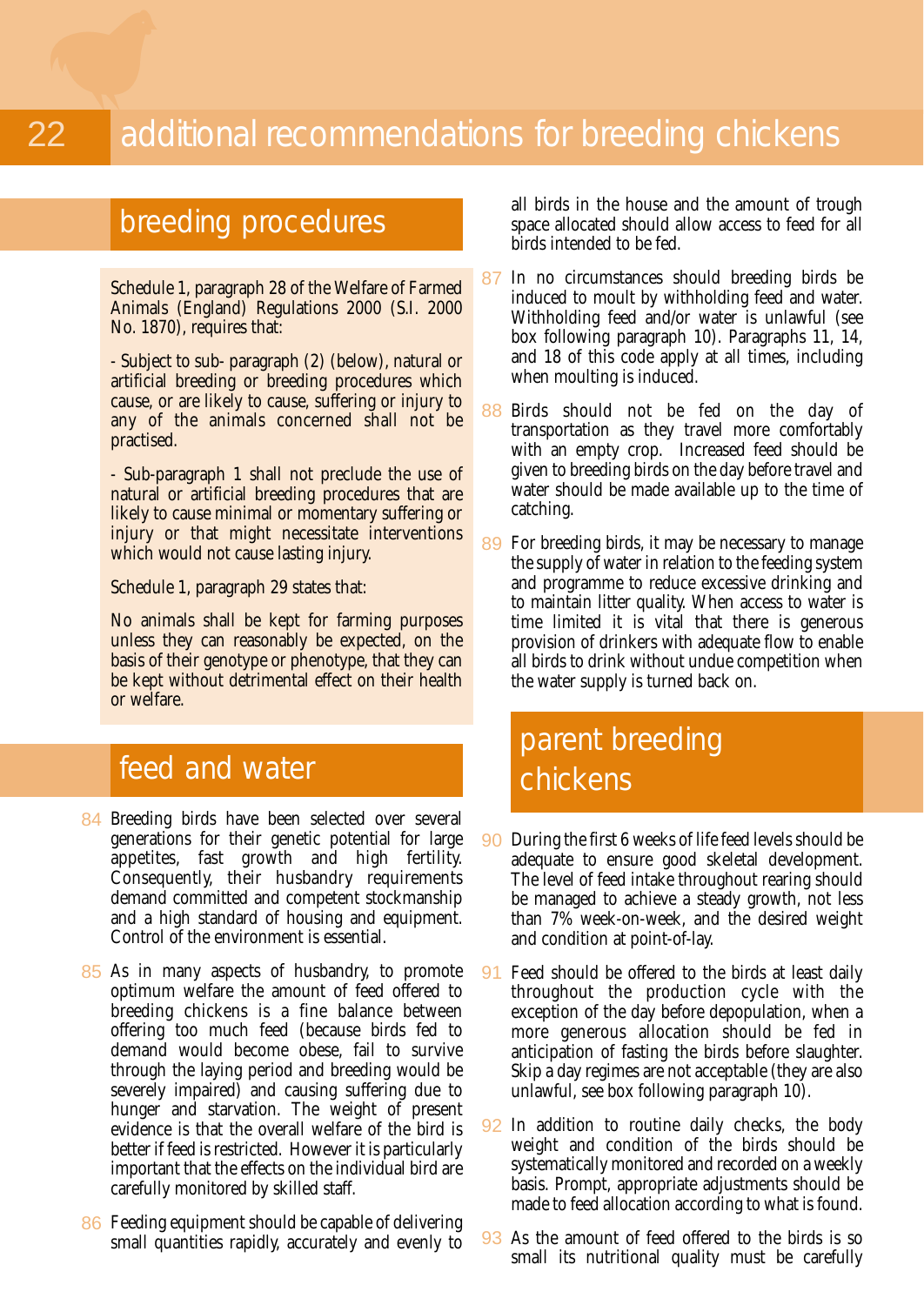monitored and controlled. The flock-keeper must be particularly vigilant after changes in feed batches.

94 During lay, cockerels and hens have different nutritional requirements and may be fed differently within the same house. The equipment used to prevent cockerels taking feed intended for hens should be carefully adjusted to ensure that access for hens is maintained and cockerels are not injured. However, some systems and stages in the flock require both males and females to be fed similar amounts of feed together and so it may be desirable to remove cockerel excluders from female feeding systems.

# elite (pedigree) birds

- 95 Primary breeding companies should identify the best means of minimising the number of elite birds subject to detailed selection performance testing and the age and weight to which they grow on an ad libitum feed regimen. Once the selection procedures are complete, weekly recording of weight gain should be used to check that the birds follow the correct body weight profile to ensure good health and production.
- 96 Because of the constraints to which they are subjected, the management of elite birds during the period of feed restriction (from 8 weeks to pointof-lay) must avoid any other welfare challenge and provide even feed distribution, effective environmental control and avoid disease challenge.

# buildings and accommodation

- 97 Breeding birds should be reared in houses in which temperature, humidity, ventilation rates, light levels and photoperiods are carefully regulated. A well designed house will incorporate insulation and heaters, ventilation fans and vents, effective lightproofing, and a lighting system providing controllable light levels with uniform distribution.
- 98 To enrich the environment, insoluble grit should be offered (spread on the litter) from about 6 weeks of age. This will also help the gizzard to break down any litter or feathers which may have been consumed, and encourage scratching. Foraging

behaviour has the added advantage of improving litter quality. Suitable perches in the rearing house may provide a form of enrichment to aid the birds in performing another of their natural behaviours. Perches will also aid the birds' adaptation from litter to raised, perforated floors when they move to the laying house.

99 Recommended minimum light intensities and photoperiods for breeding birds are:

> *up to 10 days* - minimum of 60 lux at day old, reducing to 10 lux and an uninterrupted day length minimum of 8 hours by 10 days of age.

> *up to point of lay* - minimum of 10 lux. Uninterrupted daylength minimum of 8 hours.

> *laying -* minimum of 20 lux. Uninterrupted daylength increasing from 8 hours to a maximum of 18 hours.

All the above should be measured at bird eye height. If aggression occurs, the lights should be dimmed for a few days.

After the first few days of life, there should be a set period of at least 6 continuous hours of darkness in any one 24-hour period.

# stocking density, freedom of movement

100 Stocking density for breeding birds should not exceed  $25 \text{ kg/m}^2$  calculated by dividing the total weight of all the birds (males and females) in the house by total area available to the birds. The calculation of stocking density should be on the basis of all stock within the house, including males.

# catching, handling and transport

101 When breeding birds are unloaded, care should be taken when lifting them out of a crate or when tipping them out of an open-topped container. Breeding birds should have immediate access to water on arrival, especially where slats are fitted.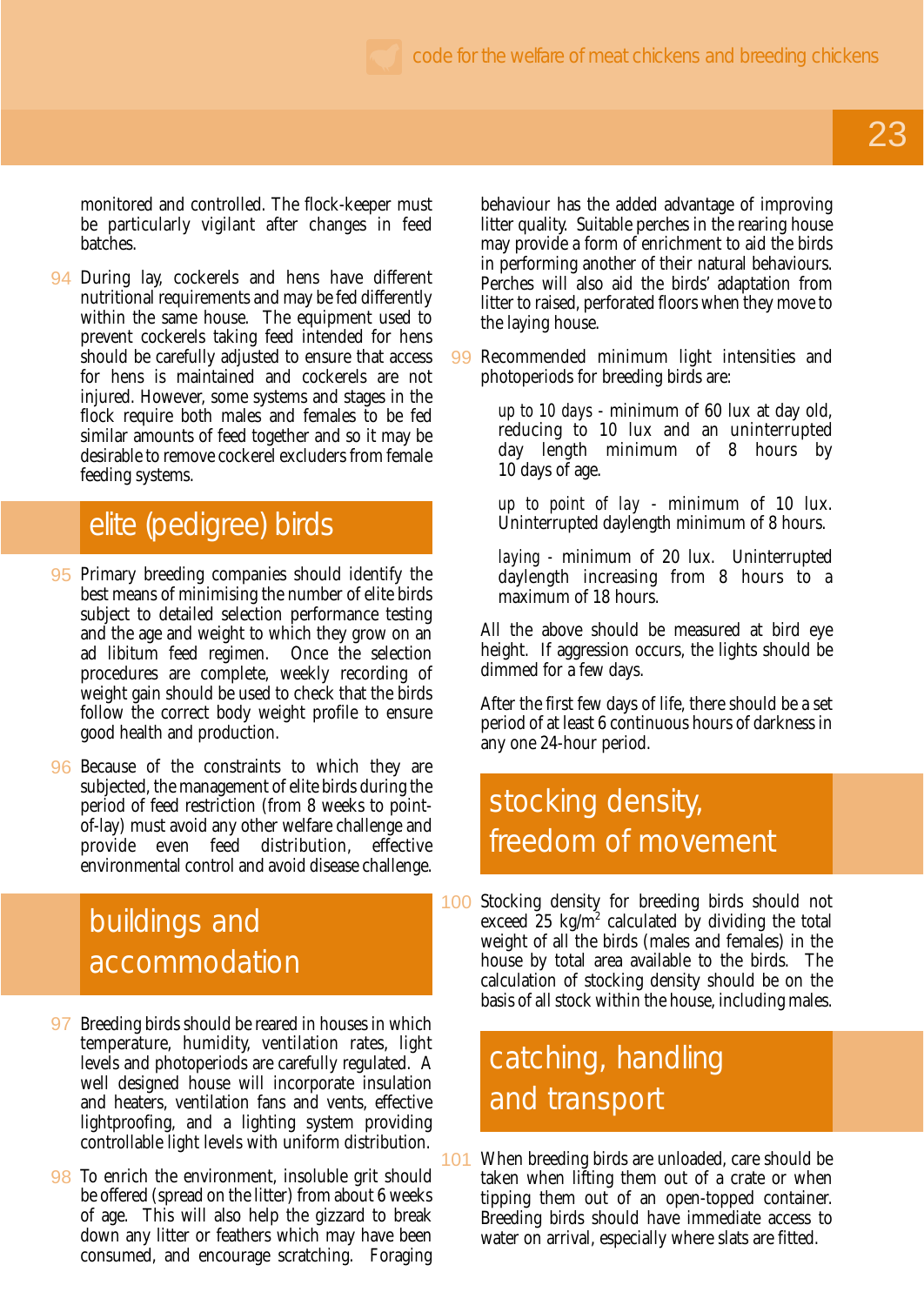The permitted methods of killing surplus chicks and embryos in hatchery waste are set down in Schedule 11 of the Welfare of Animals (Slaughter or Killing) Regulations 1995 (S.I. 1995 No. 731) as amended by the Welfare of Animals (Slaughter or Killing) (Amendment) Regulations 1999 (S.I. 1999 No. 400) and the Welfare of Animals<br>(Slaughter or Killing) (Amendment) or Killing) (Amendment) (England) Regulations 2000 (S.I. 2000 No. 3352)

They are:

for chicks-

mechanical apparatus producing immediate death (instantaneous mechanical destruction); exposure to gas mixtures (high concentration of carbon dioxide or argon or argon/carbon dioxide mixture containing not more than 30% carbon dioxide and not less than 60% argon); or dislocation of the neck.

for embryos in hatchery waste -

mechanical apparatus producing immediate<br>death (instantaneous mechanical  $(instantaneous)$ destruction).

Chicks should always be killed by a skilled operator. Birds must be placed in the highest obtainable concentration of carbon dioxide, supplied by a source of 100% carbon dioxide. When chicks are exposed to gas mixtures, they must remain in the gas mixture until dead. The capacity of any mechanical apparatus must be sufficient to ensure that<br>chicks and embryos are killed embryos are instantaneously.

When using carbon dioxide or gas mixtures, 102the operator should check thoroughly to ensure that all birds are dead. When using any of the permitted gas mixtures it is essential that the levels of each gas are monitored and maintained as any build up in the oxygen content will significantly reduce the effectiveness of the system and is likely to result in birds taking longer to die or possibly regaining consciousness. The rate of delivery of birds should be such as to ensure that birds are not crushed or suffocated during exposure to gas mixtures or when passing through a mechanical apparatus.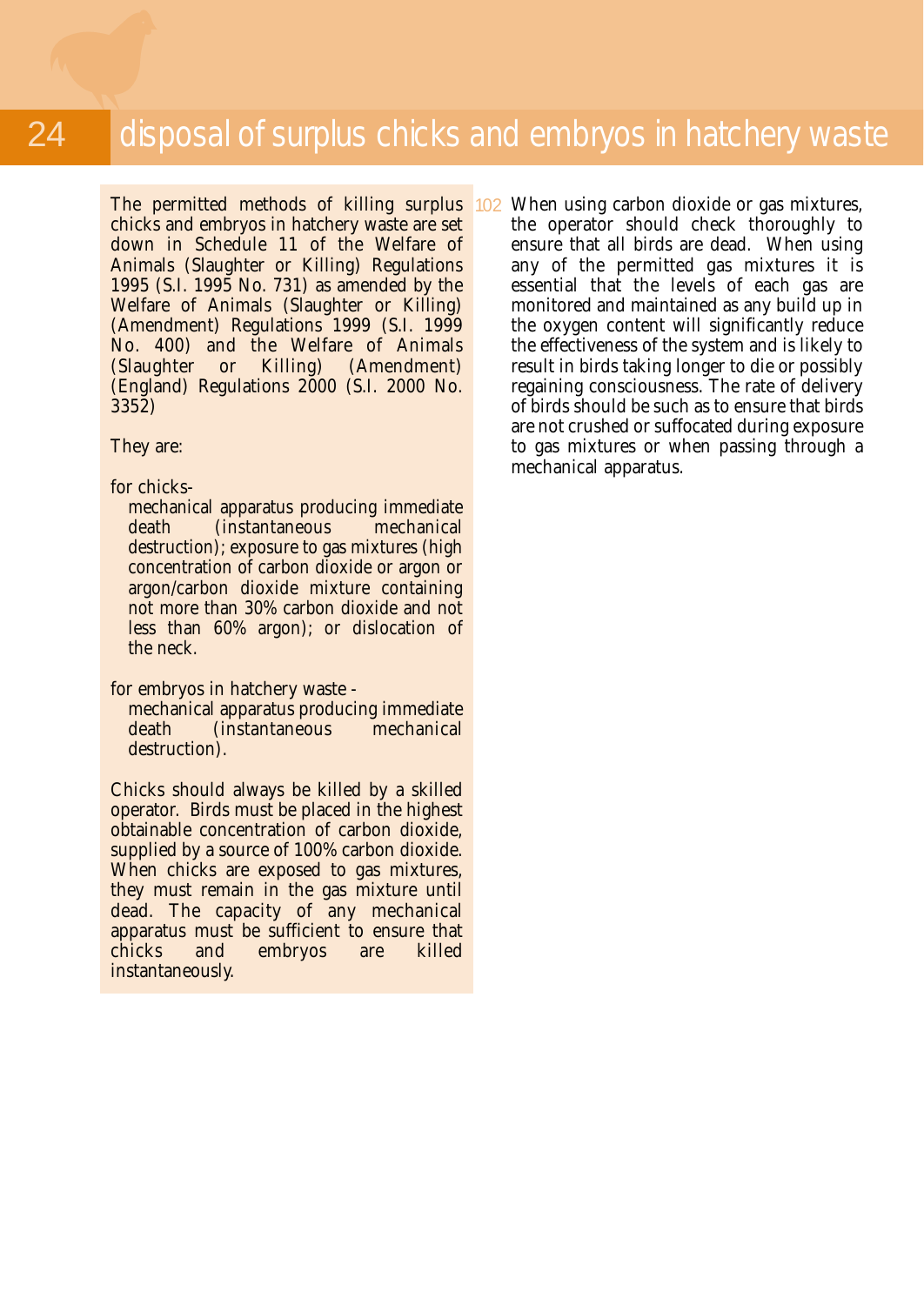# appendix

# useful publications

#### **Publications available from DEFRA**

| PB No. | <b>Title</b>                                                                                      |  |
|--------|---------------------------------------------------------------------------------------------------|--|
| 1147   | <b>Emergencies on Livestock Farms</b>                                                             |  |
| 0621   | Farm Fires: Advice on Farm Animal Welfare                                                         |  |
| 1315   | Heat Stress in Poultry: solving the problem                                                       |  |
| 1739   | <b>Poultry Litter Management</b>                                                                  |  |
| 3476   | Welfare of Poultry at Slaughter: A Pocket Guide                                                   |  |
| 3724   | Guide to Alleviation of Thermal Stress in Poultry in Lairage                                      |  |
| 2594   | Explanatory Guide to the Welfare of Animals (Slaughter or Killing) Regulations 1995               |  |
| 2630   | Code of practice for the Prevention of Rodent Infestations in Poultry Flocks                      |  |
| 1435   | A Guide to the Poultry Breeding Flocks and Hatcheries Order 1993                                  |  |
| 7323   | Code of Practice for the Prevention and Control of Salmonella in<br><b>Broiler Flocks On Farm</b> |  |

Copies of the above publications can be obtained, free of charge, from: -

**DEFRA Publications Admail 6000 London SW1A 2XX Telephone Orders (for free publications) 0845 955 6000 Telephone Enquiries: 0845 955 6000 Email: defra@iforcegroup.com Website: http://www.defra.gov.uk**

**These publications are updated on a regular basis; for more information on the most current versions and new literature please contact DEFRA's Animal Welfare Division on 020 7904 6512**

Copies of the legislation quoted in the Code are available from The Stationery Office:

**TSO Publications Centre PO Box 29 Norwich NR3 1GN Telephone orders: 0870 600 5522 Email: book.enquiries@theso.co.uk Website: http://www.clicktso.com**

## further information

If you would like any further information or advice relating to this code please contact DEFRA's Animal Welfare Division on 020 7904 6512